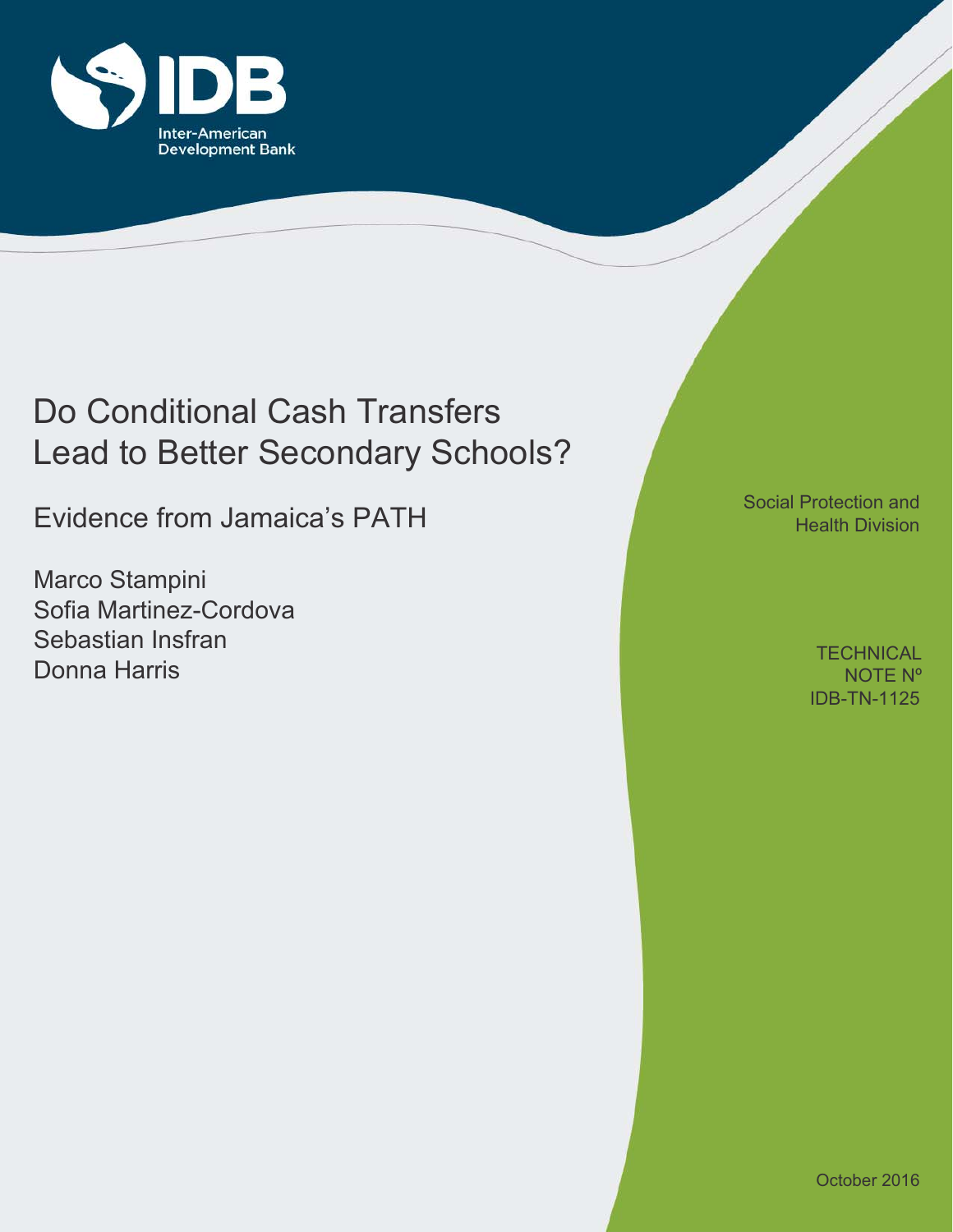# Do Conditional Cash Transfers Lead to Better Secondary Schools?

Evidence from Jamaica's PATH

Marco Stampini Sofia Martinez-Cordova Sebastian Insfran Donna Harris

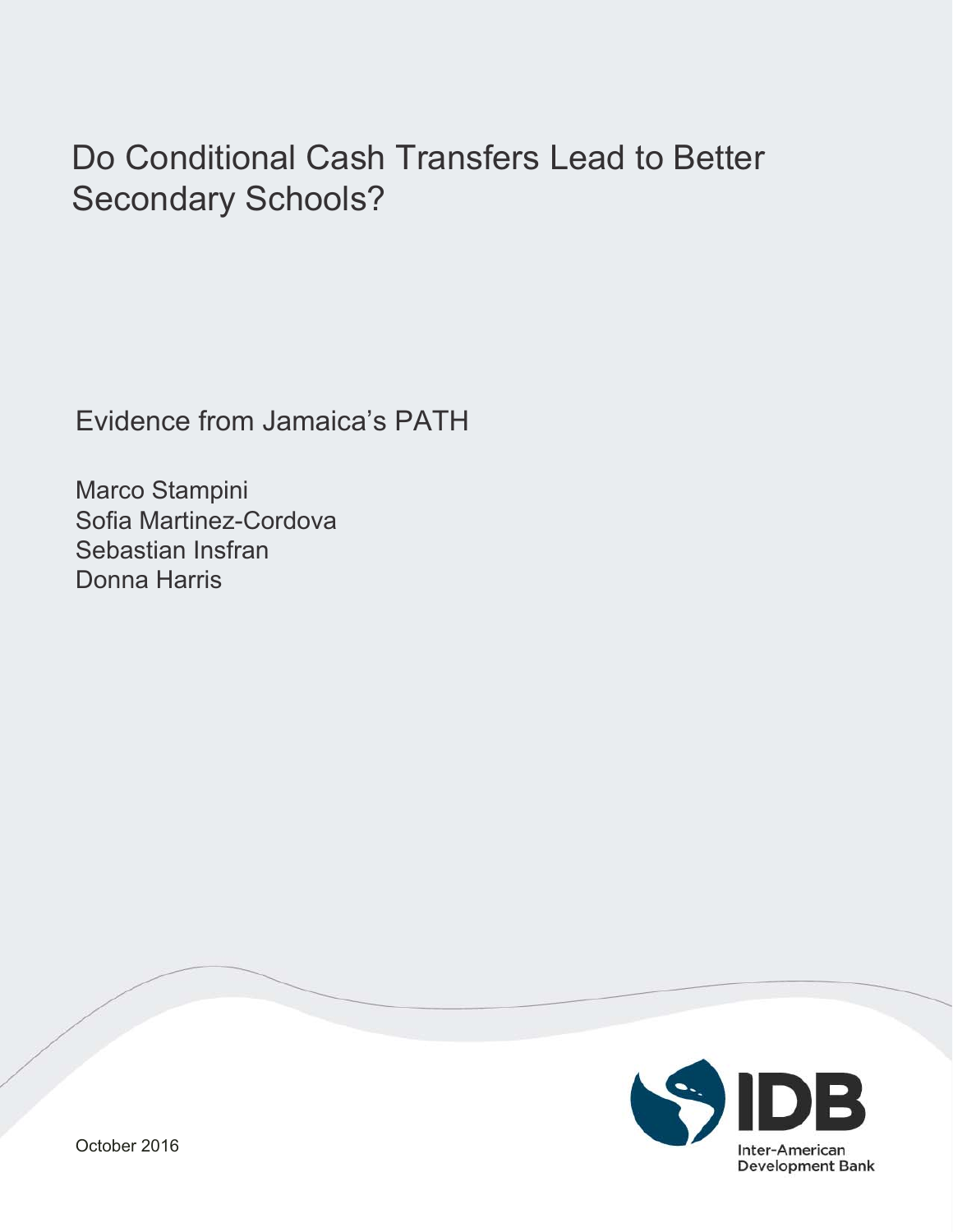Cataloging-in-Publication data provided by the

Inter-American Development Bank

Felipe Herrera Library

Do conditional cash transfers lead to better secondary schools?: evidence from Jamaica's PATH / Marco Stampini, Sofia Martinez-Cordova, Sebastian Insfran, Donna Harris.

p. cm. — (IDB Technical Note ; 1125)

Includes bibliographic references.

1. Transfer payments-Jamaica. 2. Economic assistance, Domestic-Jamaica. 3. Education, Secondary-Jamaica-Evaluation. 4. Poverty-Government policy-Jamaica. I. Stampini, Marco. II. Martinez-Cordova, Sofia. III. Insfran, Sebastian. IV. Harris, Donna. V. Inter-American Development Bank. Social Protection and Health Division. VI. Series. IDB-TN-1125

#### http://www.iadb.org

Copyright © 2016 Inter-American Development Bank. This work is licensed under a Creative Commons IGO 3.0 Attribution-NonCommercial-NoDerivatives (CC-IGO BY-NC-ND 3.0 IGO) license (http://creativecommons.org/licenses/by-nc-nd/3.0/igo/ legalcode) and may be reproduced with attribution to the IDB and for any non-commercial purpose. No derivative work is allowed.

Any dispute related to the use of the works of the IDB that cannot be settled amicably shall be submitted to arbitration pursuant to the UNCITRAL rules. The use of the IDB's name for any purpose other than for attribution, and the use of IDB's logo shall be subject to a separate written license agreement between the IDB and the user and is not authorized as part of this CC-IGO license.

Note that link provided above includes additional terms and conditions of the license.

The opinions expressed in this publication are those of the authors and do not necessarily reflect the views of the Inter-American Development Bank, its Board of Directors, or the countries they represent.



scl-sph@iadb.org www.iadb.org/SocialProtection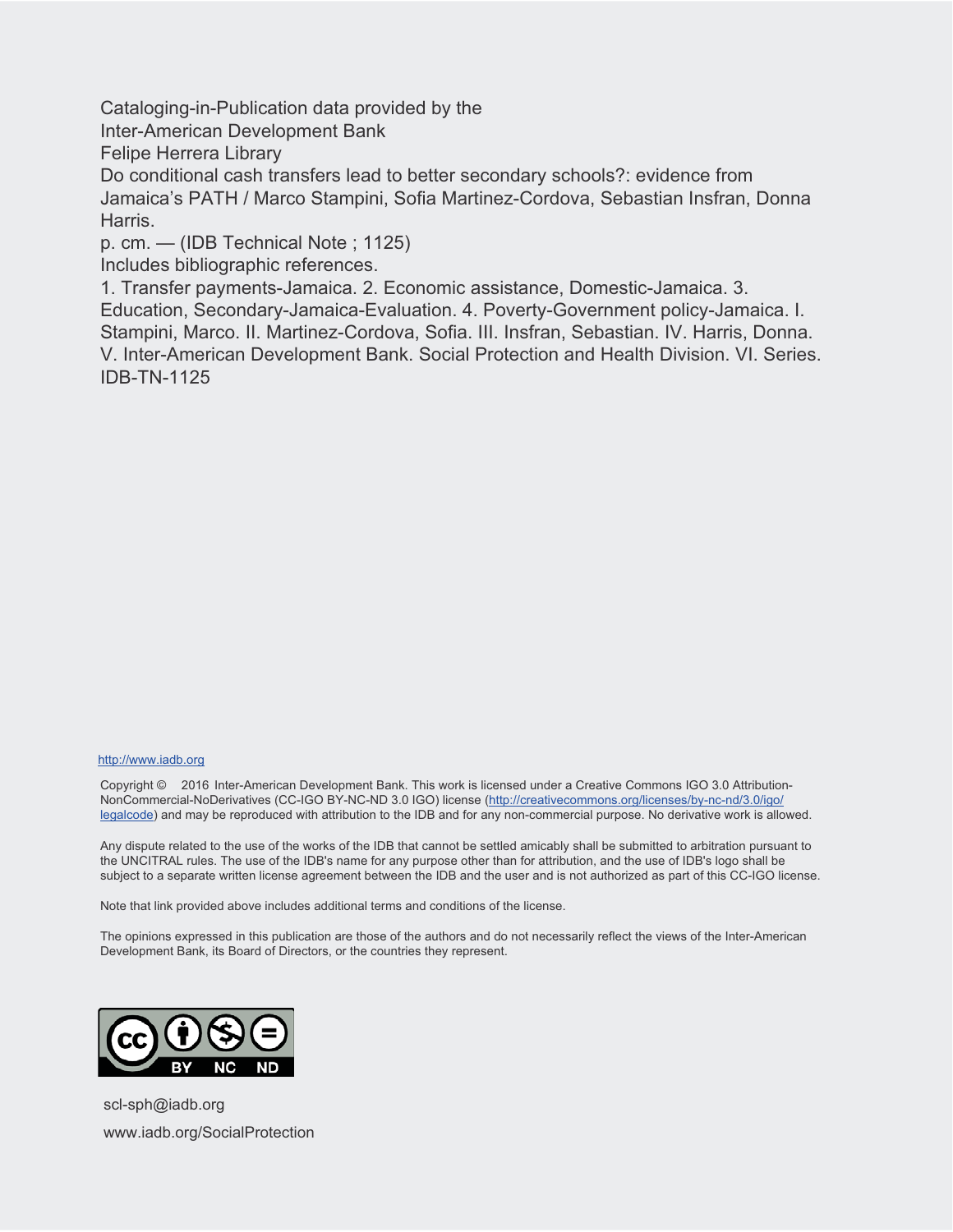## **Do Conditional Cash Transfers Lead to Better Secondary Schools? Evidence from Jamaica's PATH**<sup>1</sup>

Marco Stampini, Sofia Martinez-Cordova, Sebastian Insfran, Donna Harris

#### **Abstract**

We explored the hypothesis that the Programme of Advancement through Health and Education (PATH), Jamaica's conditional cash transfer program, contributes to breaking the inter-generational poverty cycle by placing its urban beneficiaries on a higher educational trajectory. Using a regression discontinuity design, we found that PATH urban male beneficiaries who sat the Grade Six Achievement Test (GSAT) over the period 2010– 2014 performed better on the test (scoring 16.03 points, or 3.6%, higher than nonbeneficiaries); consequently, they were placed in better secondary schools (1.5 percentiles higher in a national school ranking based on placed students' GSAT scores). In contrast, we found no significant impact for urban girls.

**JEL Classification:** I25, I38, O15

 $\overline{\phantom{a}}$ 

**Keywords:** conditional cash transfers (CCTs), educational aspiration, school performance, school placement, regression discontinuity design, Jamaica, Programme of Advancement through Health and Education (PATH).

**Resumen –** Exploramos la hipótesis de que el Programa de Transferencia Monetaria Condicionada de Jamaica, Programa de Avance a través de la Salud y Educación (PATH, por sus siglas en inglés), contribuye a romper el ciclo intergeneracional de la pobreza al ubicar a sus beneficiarios en una mejor trayectoria educativa. Utilizando un diseño de regresión discontinua, encontramos que los beneficiarios hombres del PATH que habitan en áreas urbanas y que tomaron el Examen de Aprovechamiento de Sexto Grado (GSAT, por sus siglas en inglés) durante el periodo 2010–2014: (i) obtuvieron mejores resultados en el GSAT (alcanzando 16.03 puntos, o 3.6%, más que los no beneficiarios); y, (ii) fueron consecuentemente ubicados en mejores escuelas secundarias (1.5 percentiles más en un ranking nacional de escuelas calculado en base a los resultados del GSAT de los estudiantes ubicados en ellas). En contraste, no encontramos resultados significativos para niñas que habitan en áreas urbanas.

<sup>1</sup> Social Protection and Health Division, Inter-American Development Bank. Emails: [mstampini@iadb.org;](mailto:mstampini@iadb.org) [anmartinez@iadb.org;](mailto:anmartinez@iadb.org) [sebastiani@iadb.org;](mailto:sebastiani@iadb.org) [donnah@iadb.org.](mailto:donnah@iadb.org) We wish to thank the Government of Jamaica for providing the data used in this study. Many government and program officers went beyond the call of duty to provide us with information. In particular, we would like to thank Dunstan Bryan, Elsa Marks-Willis, Debayo Graham, Sasha Fraser, Grace-Ann Scarlett and Petula Manboard from the Ministry of Labour and Social Security; and Barbara Allen, Sonia Mullings and Gregory Henry from the Ministry of Education. We would also like to thank Matias Cattaneo, Diether Beuermann, Ciro Avitabile, Patrick McEwan, Ferdinando Regalia, Pablo Ibarrarán, Norbert Schady, Colette Robinson and Leticia Juarez for their useful comments. Katie Metz provided professional editing. Remaining errors are ours only. The content and findings of this paper reflect the opinions of the authors and not those of the IDB, its Board of Directors or the countries they represent.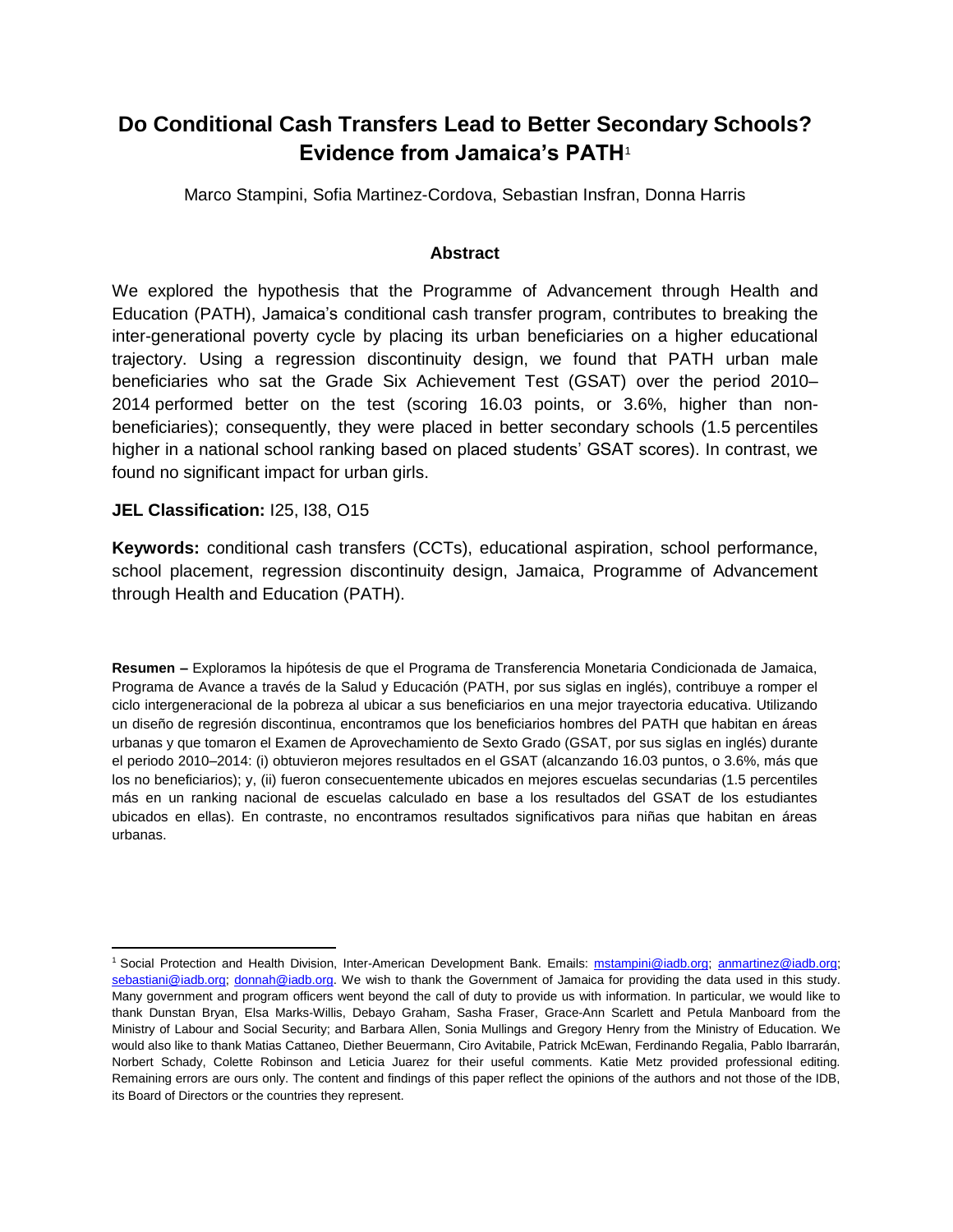#### **1. Introduction**

 $\overline{\phantom{a}}$ 

Conditional cash transfer (CCT) programs have become the main anti-poverty program in many Latin American and Caribbean countries (Fiszbein and Schady, 2009; Stampini and Tornarolli, 2012; Paes-Sousa et al., 2013). Numerous rigorous impact evaluations have shown that CCTs have been successful in increasing "school enrollment and attendance (with rates that vary from 0.5 percentage points (pp) in Jamaica to 12.8 pp in Nicaragua). […] CCTs also increased school attainment. For example, in Mexico after 3–5 years of participation in the program *Oportunidades*, the beneficiaries accumulated between half and one year of additional schooling.

The evidence on learning achievement is mixed (Fiszbein and Schady, 2009; García et al., 2012; Saavedra and García, 2012). Barham et al. (2013) find that, in Nicaragua, receiving the CCT for three years had significant impacts on years of schooling and on mathematics and language learning for young men 10 years after participating in the program. Learning increased by one quarter of a standard deviation, which loosely corresponds to half a year of learning. On the other hand, Behrman et al. (2009) find that higher enrollment levels have not resulted in better performance on achievement tests in Mexico. Evidence from outside the region is also mixed. Baird et al. (2011) report positive impacts on learning for a pilot CCT in Malawi, while Filmer and Schady (2014) and Benhassine et al. (2015) find no effect of a CCT on learning outcomes in Cambodia and Morocco, respectively" (IDB, 2014, p. 2).<sup>2</sup>

More recently, the literature has started to look at CCTs' impacts on educational aspirations. <sup>3</sup> CCTs may help beneficiaries break out of the "aspirational trap" through the provision of a steady income flow, which can lead to adopting a longer-term perspective.<sup>4</sup> Macours and Vakis (2008) find that an asset transfer program in Nicaragua had a positive effect on attitudes toward the future and, consequently, toward investments in human capital. Chiapa et al. (2012) show that Mexico's *Progresa* increased beneficiary parents' educational aspirations for their children. Finally, Avitabile et al. (2015) find that, in Mexico City, *Oportunidades* increased students' probability of choosing a vocational track, which is associated with higher labor market returns when entering the labor market after completing secondary education.

In this paper, we explore the hypothesis that Jamaica's CCT Programme of Advancement through Health and Education (PATH) contributes to breaking the inter-

 $2$  For a recent critical literature review of the evidence on CCT long-term impacts, see Molina-Millan et al. (2016).

<sup>&</sup>lt;sup>3</sup> The rationale for focusing on this channel is that living in poverty hampers the capacity to aspire to a better future and thereby creates a self-sustained trap (Ray, 2002; Mullainathan and Shafir, 2013). Richer people have greater "navigational capacity" to aspire (Appadurai, 2004) and more opportunities to explore the possible outcomes of their choices and share them with one another. In contrast, the poor have fewer opportunities to use this "navigational capacity"; the options they foresee for their future are, therefore, more limited (Appadurai, 2004; Székely, 2015).

<sup>4</sup> In this fashion, CCTs would address the financial needs that truncate parents' aspirations (Gutman and Akerman, 2008). The literature suggests the existence of alternative channels. For example, CCTs may bring exposure to highly educated role models such as social workers and school and health care professionals. Having access to these professionals may give beneficiaries a bigger and richer stock of experiences from which to learn about the link between aspirations and outcomes (Appadurai, 2004). They could become mentors for beneficiary children and play an important role in their aspirational development. The lack of mentors faced by poor children and households hampers aspiration formation (Gutman and Akerman, 2008).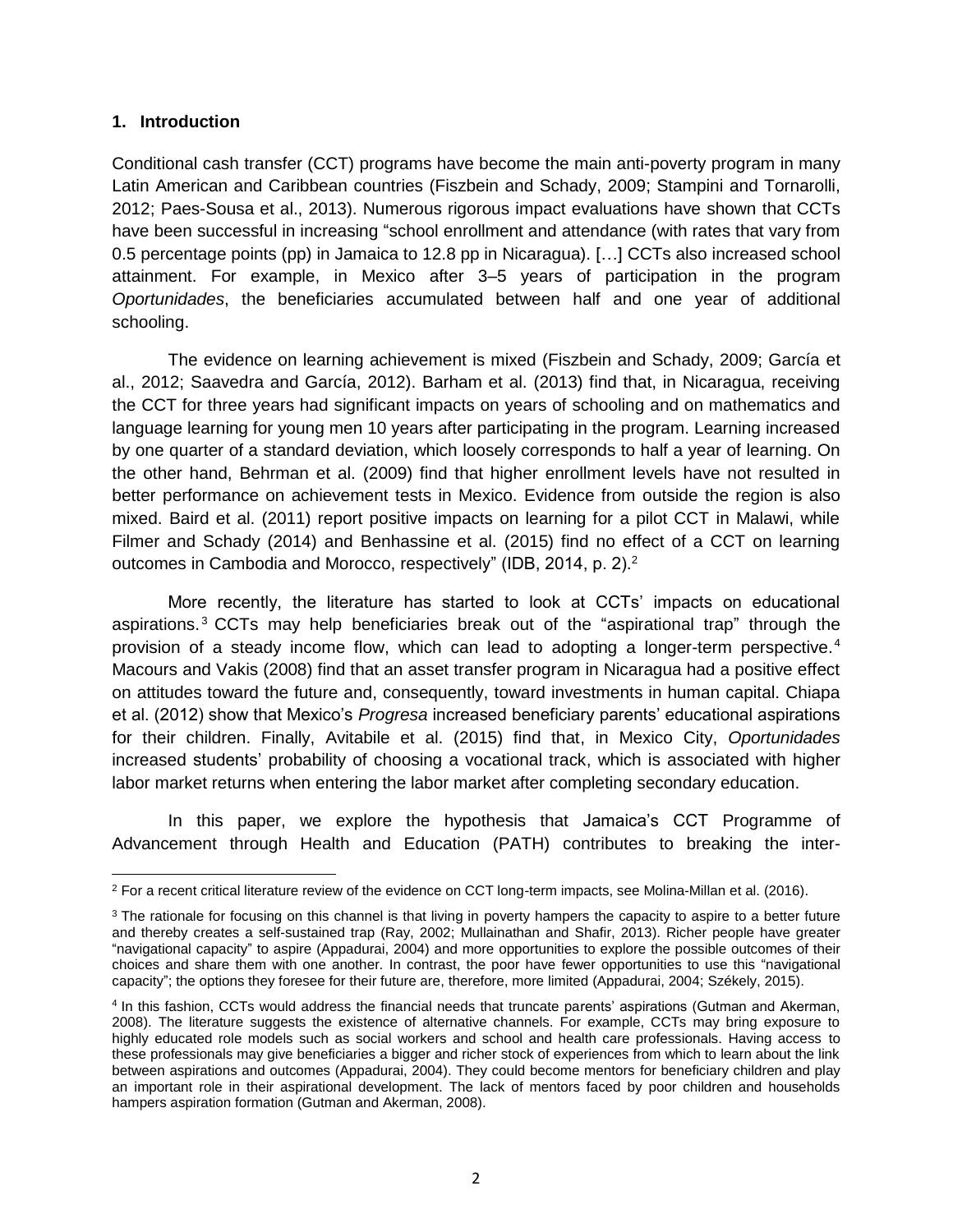generational poverty cycle by increasing school performance and aspirations, thereby placing its beneficiaries on a higher educational trajectory. More specifically, we look at whether PATH beneficiaries achieve placement in higher quality secondary schools, relative to comparable children who do not receive the program.

To the best of our knowledge, our study is the first in the literature to take a comprehensive look at CCT impacts on educational aspirations, school performance and placement. We use a regression discontinuity design (RDD), which compares students on the two sides of the PATH eligibility threshold. Data comes from two sources. The first contains PATH applications during the period 2007–2008, including socio-economic information and the PATH eligibility score, which is essential for the RDD. The second contains the scores of the Grade Six Achievement Test (GSAT) taken between 2009 and 2014, preferences for secondary schools expressed before taking the test, and the post-test placement. Due to limitations in the data from rural areas, we focus on urban areas only.

We find evidence that PATH improved boys' GSAT score achievement and school placement. More specifically, PATH urban male beneficiaries who sat the GSAT between 2010 and 2014 performed better on the test (scoring 16.03 points, or 3.6%, higher than non-beneficiaries) and, consequently, were placed in better secondary schools (1.5 percentiles higher in a national school ranking based on placed students' GSAT scores). We find no significant impact on educational aspirations or urban female beneficiaries' performance and placement.

The remainder of the paper is organized as follows. Section 2 provides background information on Jamaica's education system and PATH. Section 3 describes data sources and the process used to merge them into a unique data set. Section 4 explains our identification strategy, based on RDD. Section 5 presents the results of the impact evaluation. Section 6 concludes the paper.

## **2. Background**

## *2.1. Education in Jamaica*

Schooling is compulsory in Jamaica from age 4 to 16 and typically includes preschool, elementary school, and secondary school up to grade 11. Primary education is made up of six grades, with children normally attending from age 6 to 11. Secondary education is divided into a lower cycle (grades 7 to 9) and an upper cycle (grades 10 and 11).

Education is mainly public. As of the academic year 2007–2008, around 91% of elementary students and 95% of secondary students attended public schools. There were 1,014 public schools, of which: 546 offered primary education only; 246 were all-age schools (offering grades 1 to 9) or primary and junior high schools that offered both primary and secondary education (up to grade 9); 148 were secondary high schools, and 16 were technical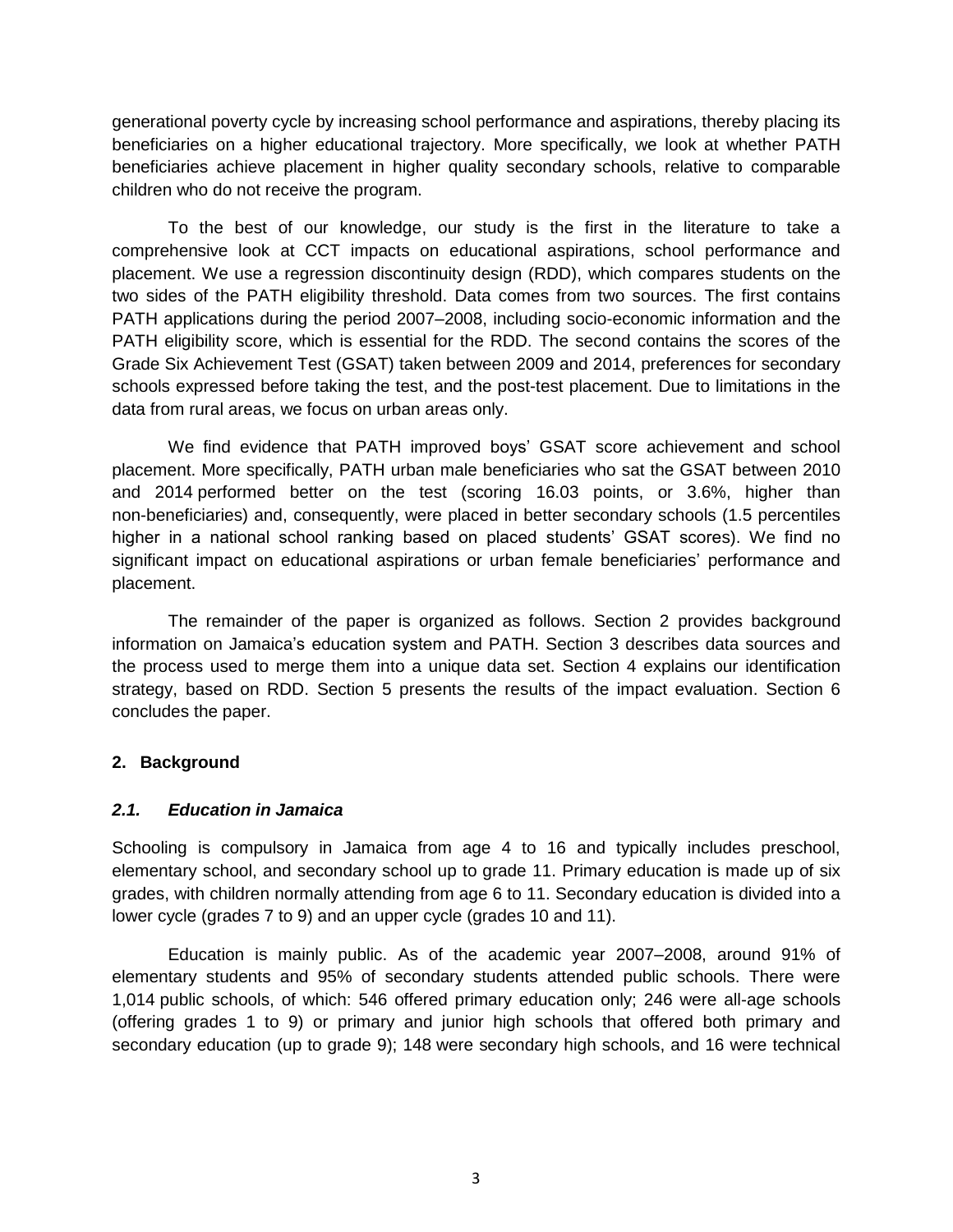or agricultural schools (Ministry of Education of Jamaica, 2012).<sup>5</sup> The average teacher-to-pupil ratio was 1:30 for primary education and 1:19 for secondary education (UNESCO, 2009).

School attendance drops at the secondary level. In 2011, the secondary school net enrollment rate was 74%, with a significant gap for boys, whose enrollment rate was 72% versus 76% for girls.<sup>6</sup>

In grade 6 (i.e., age 11 or 12), all students are required to sit the GSAT.<sup>7</sup> The exam evaluates academic development in mathematics, science, language arts, social studies and communication tasks. During the period of our analysis, i.e., between 2010 and 2014, the subject area with the lowest score was language arts, with a mean value of 57.86%. The mean GSAT combined score was 442.44 (Table 1), which corresponds to the  $58<sup>th</sup>$  percentile of its own distribution.

In general, girls outperform boys in all subject areas. For instance, girls' language arts and communication GSAT scores exceeded the boys' scores by about 8 percentage points (Table 1). In terms of the GSAT combined standard score, girls outperformed boys by 21.28 points (their average corresponded to the 69<sup>th</sup> percentile of the distribution, versus the 44<sup>th</sup> percentile for the boys).

| Table 1 – Average GSAT Scores between 2010 and 2014, by Gender |        |        |        |                              |  |  |  |
|----------------------------------------------------------------|--------|--------|--------|------------------------------|--|--|--|
| Subject areas                                                  | Total  | Female | Male   | <b>Difference</b><br>(F – M) |  |  |  |
| Mathematics (%)                                                | 58.20  | 60.98  | 55.25  | $***$<br>5.73                |  |  |  |
| Science (%)                                                    | 61.00  | 63.08  | 58.77  | $***$<br>4.31                |  |  |  |
| Social studies (%)                                             | 58.33  | 60.87  | 55.62  | $***$<br>5.25                |  |  |  |
| Language arts (%)                                              | 57.86  | 61.66  | 53.80  | $***$<br>7.85                |  |  |  |
| Communication task (%)                                         | 68.13  | 72.09  | 63.91  | $***$<br>8.18                |  |  |  |
| Combined standard score                                        | 442.44 | 452.74 | 431.45 | $21.28$ ***                  |  |  |  |

Source: Authors' calculations based on data from Jamaica's Ministry of Education. Note: \*\*\* statistically significant at 1%, \*\* statistically significant at 5%, and \* statistically significant at 10%.

The GSAT serves as the main mechanism to determine students' secondary school placement. Children sitting the GSAT have the possibility to indicate up to five preferred secondary schools. According to the Ministry of Education, more than 70% of students are placed in one of the five schools of their choice (Buckley, 2015). The majority of the remaining 30% are placed in schools close to their homes (Saunders, 2015). Over the period 2010–2014, 66.7% of students who sat the GSAT were placed in one of their five preferred schools, and

 $\overline{\phantom{a}}$ 

<sup>5</sup> The remaining 58 were infant schools (31), special schools (10) and other public institutions (i.e., community centers, teachers colleges, among others) (17).

<sup>&</sup>lt;sup>6</sup> Data from the World Development Indicators [\(http://databank.worldbank.org/\)](http://databank.worldbank.org/). Secondary school gross enrollment rates in 2011 were 89% for the total population, 91% for girls and 86% for boys. Gross and net enrollment rates with gender disaggregation are available for 2005 and 2011. Values for 2005 were higher than for 2011. For example, in 2005 the secondary school net enrollment rate was 83% for the total population, 85% for girls and 81% for boys.

<sup>7</sup> The GSAT was first implemented in 1999 as a replacement for the Common Entrance Examination (CEE). The GSAT is part of the National Assessment Programme (NAP), which also includes the Grade Four Literacy Test (G4LT), aimed at assessing elementary school performance (Lewis, 2010).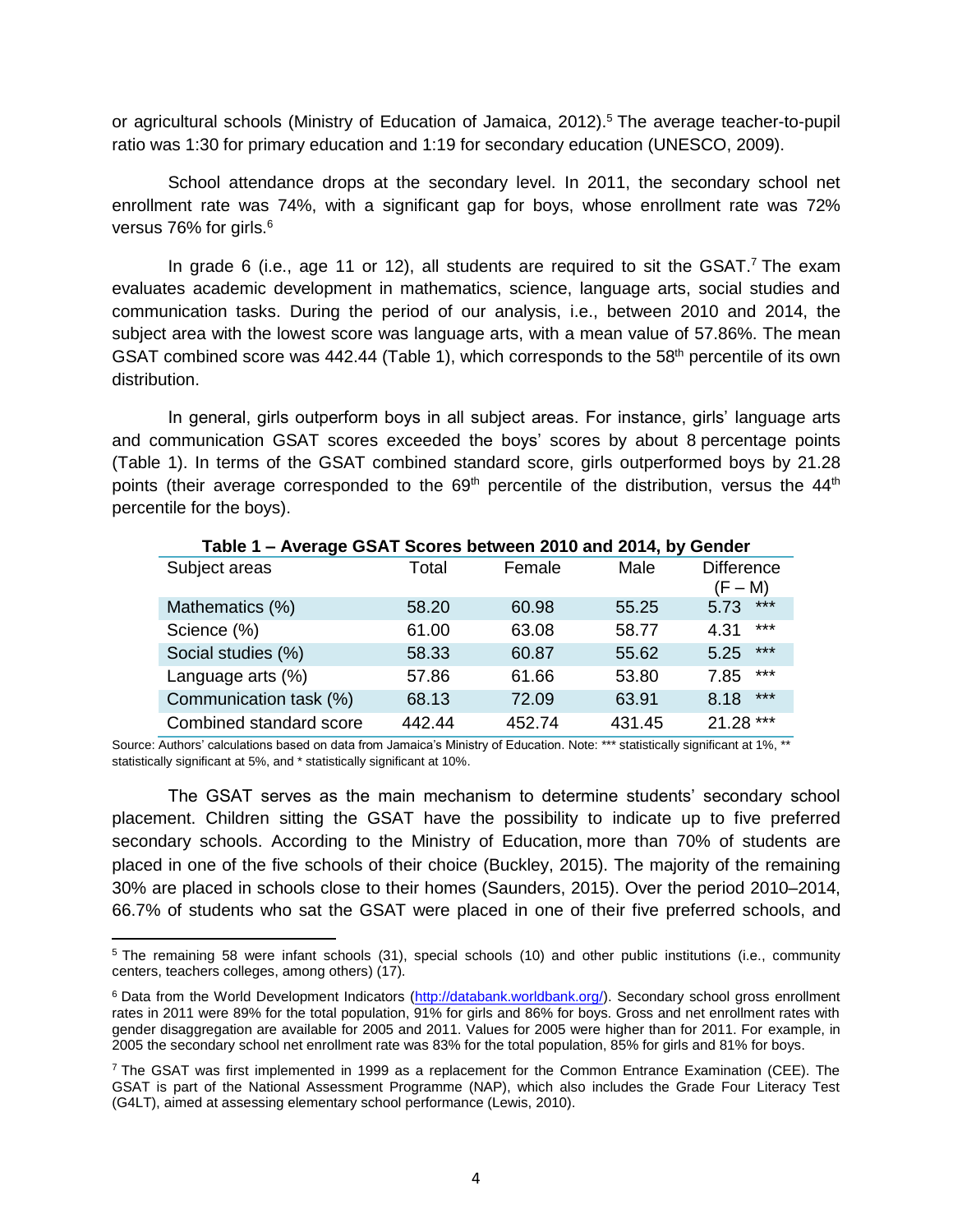16.7% were placed in their first preferred school (Table 2). Normally, the first choices for students are "high achieving traditional high school[s] in Kingston, Manchester, or St. Elizabeth" (Miller, 2014, p.44).<sup>8</sup>

|                                     | rapie z – Schoor Placement over the Period Zu IV–14 $\,$ |        |        |        |        |                   |  |
|-------------------------------------|----------------------------------------------------------|--------|--------|--------|--------|-------------------|--|
|                                     | 2010                                                     | 2011   | 2012   | 2013   | 2014   | Period<br>average |  |
| % placed in first preferred school  | 15.1                                                     | 16.6   | 16.9   | 16.9   | 18.4   | 16.7              |  |
| % placed in second preferred school | 12.4                                                     | 13.6   | 11.9   | 13.2   | 13.7   | 12.9              |  |
| % placed in third preferred school  | 11.4                                                     | 12.3   | 11.1   | 12.2   | 12.9   | 12.0              |  |
| % placed in fourth preferred school | 12.5                                                     | 13.0   | 12.5   | 12.2   | 13.5   | 12.7              |  |
| % placed in fifth preferred school  | 12.0                                                     | 12.5   | 12.3   | 11.8   | 13.1   | 12.3              |  |
| % placed in a non-preferred school  | 33.1                                                     | 27.7   | 30.5   | 30.7   | 25.6   | 29.6              |  |
| % with no placement                 | 3.2                                                      | 4.0    | 2.8    | 2.5    | 2.9    | 3.1               |  |
| % with no school preference         | 0.3                                                      | 0.3    | 1.8    | 0.4    | 0.2    | 0.6               |  |
| Total $(\%)$                        | 100.0                                                    | 100.0  | 100.0  | 100.0  | 100.0  | 100.0             |  |
| Total (n. obs.)                     | 48,311                                                   | 43,479 | 45,545 | 43,570 | 40,870 | 44,355            |  |

**Table 2 – School Placement over the Period 2010**–**14**

Source: Authors' calculations based on data from Jamaica's Ministry of Education.

## *2.2. PATH*

 $\overline{a}$ 

PATH was launched in 2002 as part of a reform of Jamaica's social safety net. Like other CCTs, it has the double objective of alleviating current poverty while fostering human capital development among beneficiary households' children. In contrast to many other CCT programs, it also targets the elderly and individuals with disabilities.

Eligibility is determined through a proxy means test (PMT) that estimates applicants' living conditions. Data from the application form is entered in the program management information system and combined to calculate the PMT score. If this score is lower than the eligibility threshold, the applicant household is immediately declared eligible. In certain cases, the application is followed by a home interview aimed at collecting further information that will be used to determine eligibility.

Transfers are bimonthly and made mostly through the postal system (Levy and Ohls, 2007). During the period of our analysis, the transfer conditioned on school attendance varied based on gender and grade. For example, in 2012, boys in grades 1–6, 7–9 and 10–13 received J\$ 1,650, J\$ 2,150 and J\$ 2,530, respectively, every two months. The transfers for girls were lower, at J\$ 1,500, J\$ 1,950 and J\$ 2,300, respectively, every two months (MLSS, 2012). $9$ 

<sup>8</sup> According to Miller (1999), traditional high schools were the only type of high schools before 1953. After the creation of other types of high schools, traditional high schools became elitist schools focusing on the middle and upper classes. Since 1957, enrollment in traditional high schools has been based on academic merit. In 1973, the government abolished tuition fees, thereby making traditional high schools free of charge.

<sup>&</sup>lt;sup>9</sup> In 2012, J\$ 88.99 = USD 1 [\(http://www.boj.org.jm/foreign\\_exchange/fx\\_rates\\_annual.php\)](http://www.boj.org.jm/foreign_exchange/fx_rates_annual.php). So, for example, J\$ 1,500 = USD 16.86. On the generosity of PATH transfers relative to other CCTs, see Figure 2 in Stampini and Tornarolli (2012).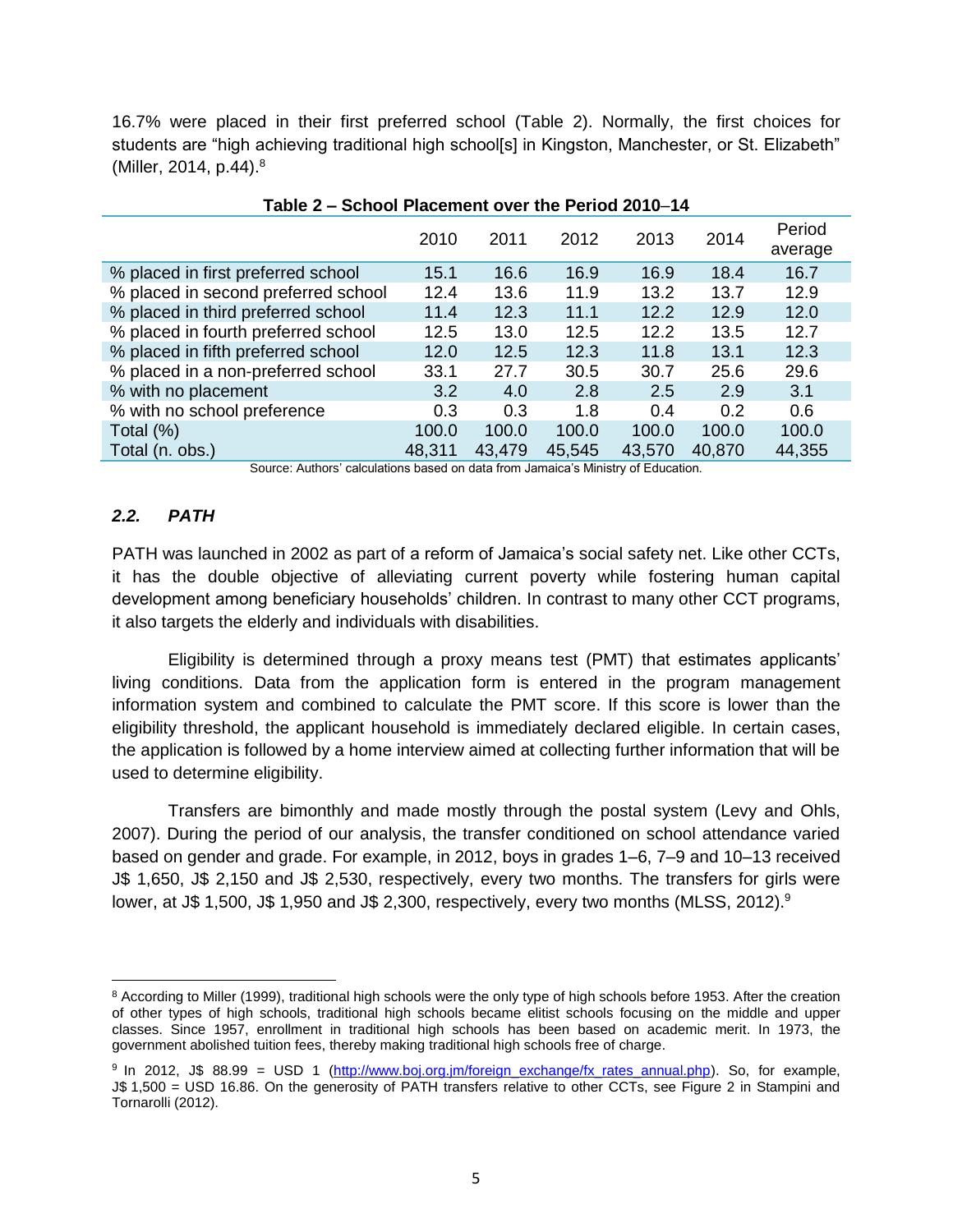For their household to receive the education transfer, children must attend at least 85% of school days. Compliance is verified through information provided by the schools to the program every two months (Levy and Ohls, 2007). Households that are not in compliance continue receiving other components of the transfer, including a minimum social protection floor of J\$ 800 every two months (MLSS, 2012).

## **3. Data Sources and Preparation**

We use two sources of data. The first is from the Ministry of Labour and Social Security (MLSS), more specifically, from the PATH management information system. It provides a snapshot of the demographic characteristics and socio-economic conditions of the households (including individual members) that applied to PATH during the period 2007–2008. It includes information on the following: (i) households' socio-economic and demographic characteristics, such as income, type of dwelling, parish, and members' age, gender, and marital status; and (ii) the household's proxy means test score that determines eligibility for PATH.<sup>10</sup> Due to limitations in the data from rural areas, we focus on urban areas only. Participation is identified through the household's "approved" or "provisionally approved" application status. This is consistent with information on the date of entry into the program. Most eligible applicants entered the program between 2007 and 2009.

The second source of data is from the Ministry of Education. It contains the results of the GSAT taken during the period 2009–2014, including the following: (i) secondary school preferences (up to five preferred schools);<sup>11</sup> (ii) GSAT scores (scores for the subjects of mathematics, science, language arts, social studies and communication tasks, as well as a combined score); and (iii) the school in which the student was consequently placed (after taking the GSAT). For each year between 2010 and 2014, we build an indicator of school quality, which is equal to the average GSAT combined score of the students placed in that school the previous year. This proxy is calculated for 341 secondary schools, identified through a school identifier code. We use this indicator to measure the quality of both school preference and placement.<sup>12</sup>

 $\overline{a}$  $10$  Two scores are available. The first is assigned based on the data provided during the application. The second includes some changes following appeals and home visits by social workers in charge of producing a final assessment and determining eligibility in case of doubt. We use the former, which is determined homogeneously for every applicant (while the latter may include selected shifts across the eligibility cutoff resulting from the appeal process).

<sup>&</sup>lt;sup>11</sup> We talk of preferred school, without any attribution of the preference to the child or his/her parents. Although it is reasonable to assume that school choices are the result of a family decision-making process or influenced by teachers, we have no information that allows us to disentangle the relative importance of alternative views and to determine who is the ultimate decision maker.

 $12$  The rationale for using data from the previous year is that recent information is more likely to be available to students taking the GSAT.

Our indicator measures quality at entry rather than students' improvement during secondary education. Unfortunately, at the time of writing this paper, we had no access to indicators of performance at or after graduation. Nonetheless, it is reasonable to assume that students with better performance will attempt to enter better schools, so that the average GSAT of enrolled students can be used as a proxy for school quality.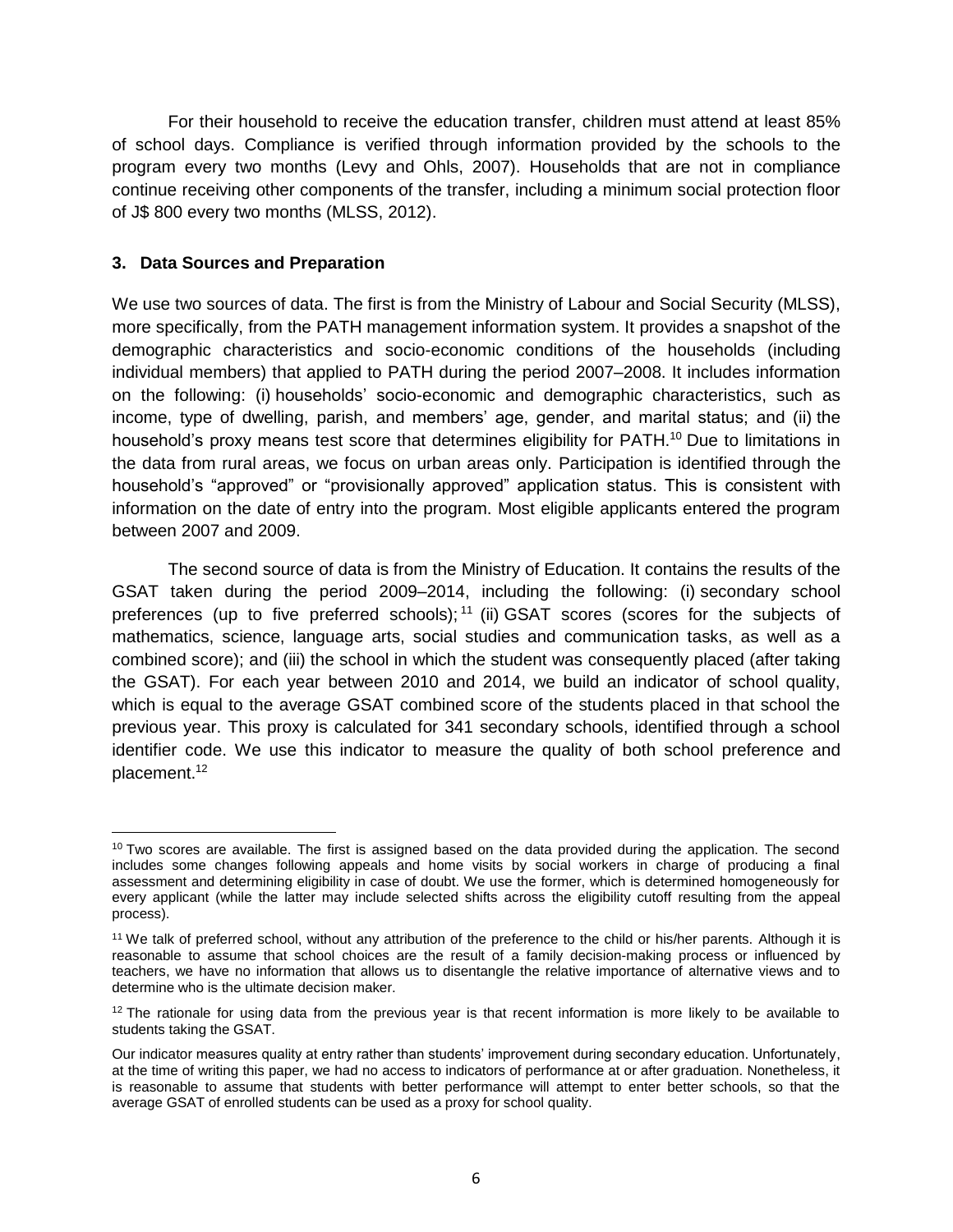The PATH database contains 140,131 individuals belonging to 42,417 urban households. We use a sample of 15,509 urban children born between 1998 and 2001.<sup>13</sup> These children were likely to have taken the GSAT between 2010 —the first year after the process of inclusion of applicants was completed— and 2014. We merged this sample with GSAT data from the Ministry of Education based on children's first name, last name and date of birth.<sup>14</sup> The merge was successful in 10,999 cases (which represent 70.9% of the sample).

Individuals for whom we are able to merge PATH and GSAT data (i.e., those in the sample we will use for the impact evaluation) have observable characteristics that are similar to those of the attriters (i.e., those with PATH data only, for whom GSAT data could not be retrieved). Table 3 compares the sample means of selected characteristics. It shows that the only differences that are statistically significant are for gender and age, with girls and older children more likely to have GSAT information. The gender difference is consistent with the fact that girls have better school progression, which increases the likelihood for them to have taken the GSAT within our period of analysis. The age difference may be explained by the fact that older children had more time to complete primary school and take the GSAT.

 $\overline{a}$ <sup>13</sup> We restrict the sample to children born between 1998 and 2001. Children in our sample who were born in 1997 entered PATH between October 2008 and February 2009, and they typically sat the GSAT in March 2009. Due to the short length of program exposure, we decided to focus on children born in 1998 or later; however, only a portion of the children in our sample who were born in 2002 were likely to have taken the GSAT in 2014 (the GSAT is typically taken at age 11 or 12), the most recent year for which we have available data. This is consistent with a sudden drop in the percentage of children for whom we can retrieve information on the GSAT from the data sets provided by the Ministry of Education. This percentage drops from 69.6% for children born in 2001 to 51.3% for children born in 2002. For this reason, we focus on children born before 2002.

The dataset contained 16,601 urban observations with birth year between 1998 and 2001. We carefully cleaned the data to eliminate duplicates (keeping one of two or more identical observations) and cases in which we could not tell apart two individuals with the same name (in these cases, eliminating both observations that had the same name and birth date but different information on socio-economic characteristics). This process left us with 15,569 observations. We further eliminated observations that represented outliers of the assignment variable, i.e., the proxy means test score. These had a score of 100 or less (above 100, the next smallest value was 927.94). After this step, the size of the sample dropped to 15,509.

<sup>&</sup>lt;sup>14</sup> We modified a STATA code —kindly provided by Diether Beuermann— to fit our needs. The code first merged individuals with a perfect match on first name, last name, year of birth, month of birth, and day of birth. Then, it progressively relaxed the requirement for a perfect match on first and last name, taking into consideration special characters, typographical errors and/or misspellings. Finally, the code also considered the possible inversion of day and month in the date of birth.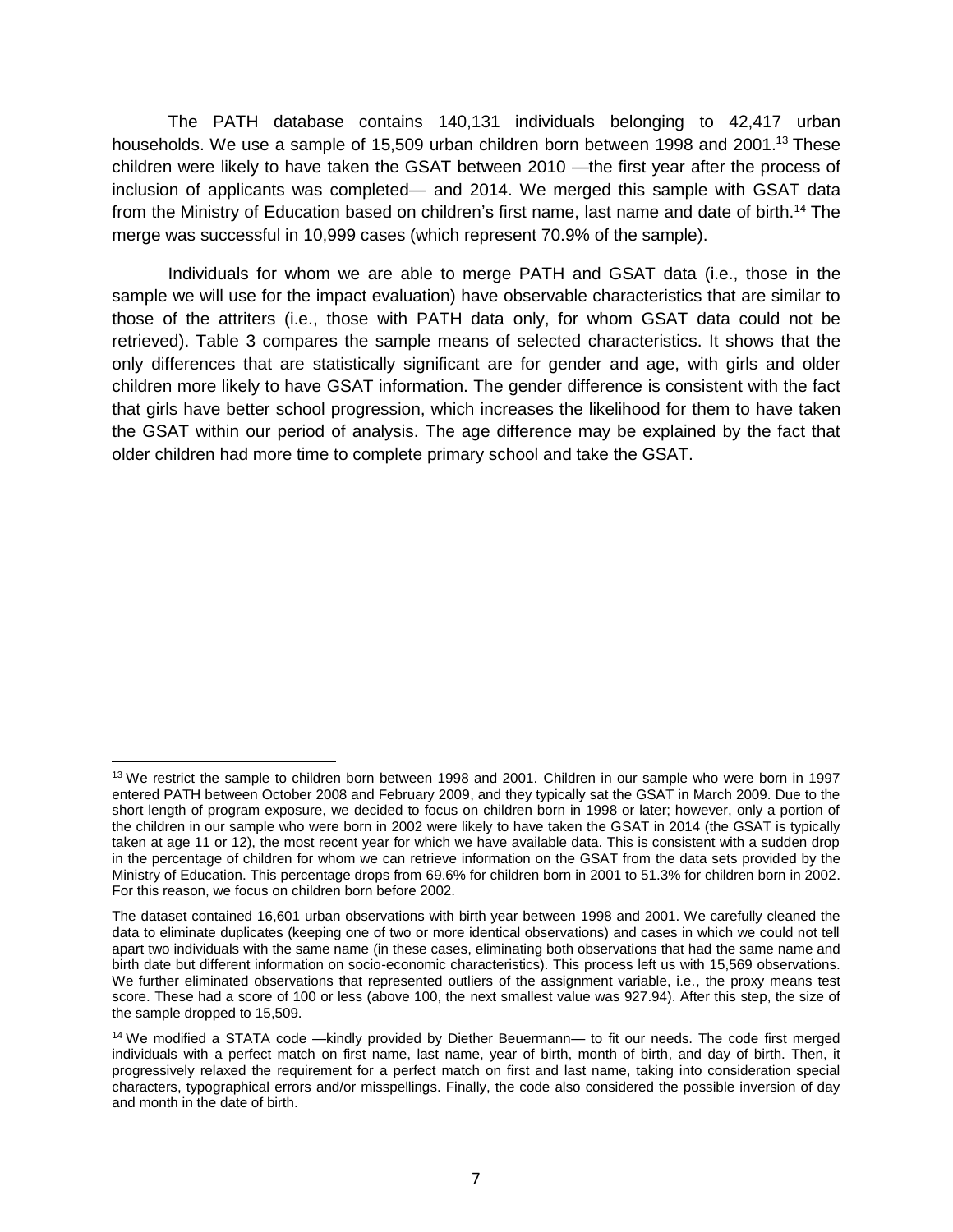|                                              | Total |      | <b>Attriters</b><br>(without<br>GSAT) |      | Impact<br>evaluation<br>sample |       | Difference of<br>means and p-<br>value |               |
|----------------------------------------------|-------|------|---------------------------------------|------|--------------------------------|-------|----------------------------------------|---------------|
| Variable                                     |       |      |                                       |      | (with GSAT)                    |       | of the t-test                          |               |
|                                              | Obs.  | Mean | Obs.                                  | Mean | Obs.                           | Mean  | Mean                                   | $p-$<br>value |
| Gender (female=1)                            | 6,867 | 0.49 | 1,969                                 | 0.45 | 4,898                          | 0.512 | $-0.06$                                | 0.00          |
| Age on December 31, 2009                     | 6,850 | 9.95 | 1,952                                 | 9.86 | 4,898                          | 9.987 | $-0.12$                                | 0.00          |
| PATH eligibility status (eligible=1)         | 6,867 | 0.36 | 1,969                                 | 0.37 | 4,898                          | 0.359 | 0.01                                   | 0.55          |
| Family is PATH beneficiary (yes=1)           | 6,867 | 0.52 | 1,969                                 | 0.53 | 4,898                          | 0.521 | 0.01                                   | 0.57          |
| Family head gender (female=1)                | 6,867 | 0.93 | 1,969                                 | 0.93 | 4,898                          | 0.935 | $-0.01$                                | 0.17          |
| Family head completed secondary<br>$(yes=1)$ | 6,867 | 0.43 | 1,969                                 | 0.42 | 4,898                          | 0.436 | $-0.02$                                | 0.13          |

## **Table 3 – Relationship between Attrition and Observable Characteristics**

Source: Authors' calculations. Note: t-test on the difference of means calculated for observations within the optimal bandwidth of school performance (±22.50).

## **4. Empirical Approach – Fuzzy Regression Discontinuity Design**

Our impact evaluation adopts a regression discontinuity design (RDD). Eligibility for PATH depends on whether the household's proxy means test score (the assignment variable) is below a fixed eligibility cutoff, which is unknown to potential beneficiaries; <sup>15</sup> therefore, we compare the outcomes of children who were just below the cutoff (the intent-to-treat group), with those of children who were just above it (the control group). This identification strategy exploits the fact that the two groups, in a sufficiently narrow interval around the cutoff, cannot be very different from each other except for the possibility to benefit from the program.

Table 4 shows a sudden drop in program participation, from 70.6% to 18% at the 1046 threshold. This is the cutoff we employ for the regression discontinuity analysis. Table 5 shows that, in our sample, non-compliance is limited to 159 children below and 368 children above this cutoff.

l <sup>15</sup> Our estimations are based on STATA's *rdrobust* command, which considers as treated the observations with the assignment variable above a certain cutoff; therefore, to comply with this assumption, we multiply both the assignment variable and the cutoff score by -1. All discussion in the text and graphic representations of the results, however, are based on the original values of the assignment variable and the cutoff, with the treated to the left of (or below) the eligibility cutoff.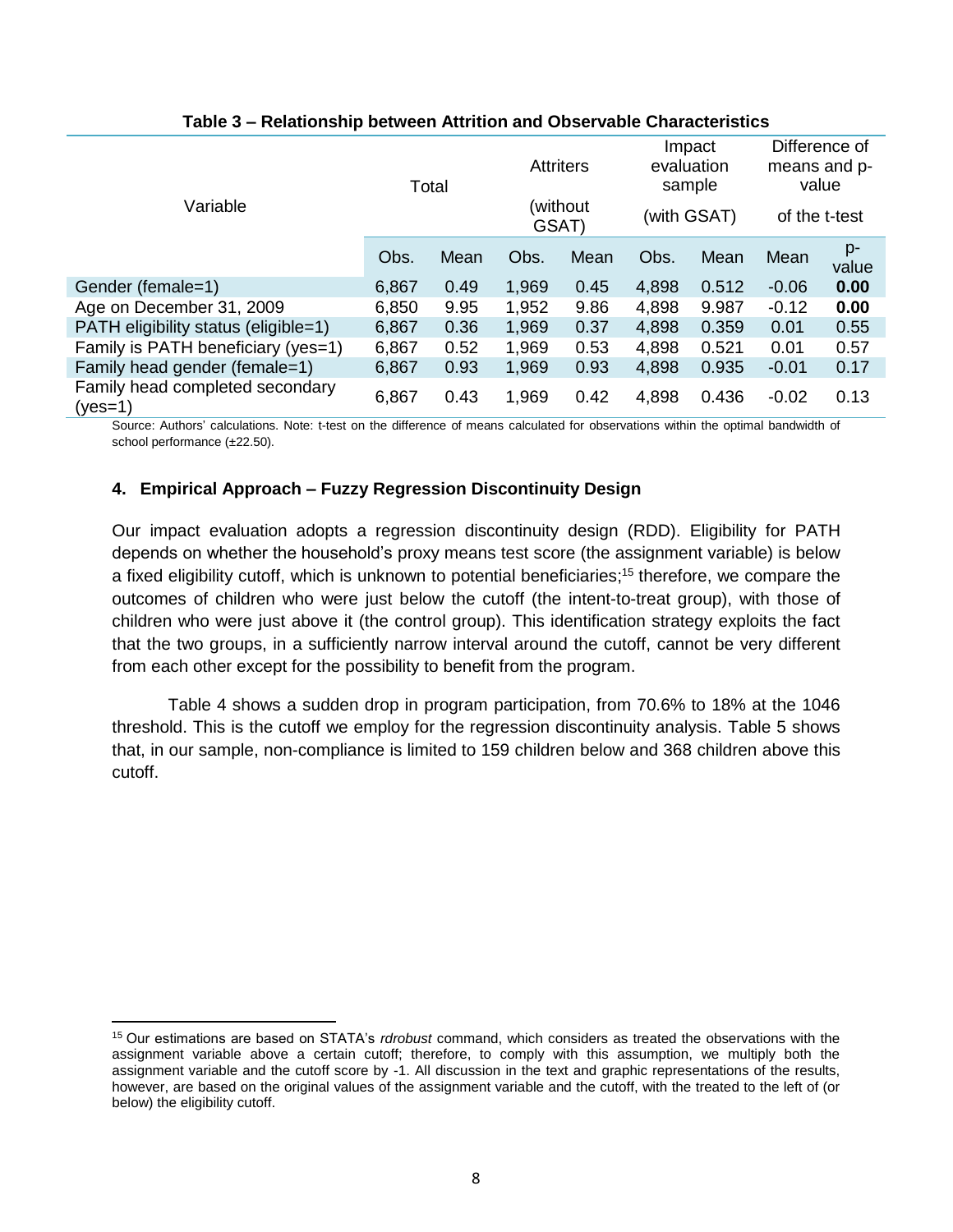| Eligibility score<br>(range) | PATH<br>participation rate |
|------------------------------|----------------------------|
| 1036 - 1037                  | 95.4%                      |
| 1037 - 1038                  | 92.6%                      |
| 1038 - 1039                  | 94.7%                      |
| 1039 - 1040                  | 100.0%                     |
| $1040 - 1041$                | 92.7%                      |
| 1041 – 1042                  | 93.3%                      |
| $1042 - 1043$                | 89.0%                      |
| $1043 - 1044$                | 90.4%                      |
| $1044 - 1045$                | 95.7%                      |
| 1045 - 1046                  | 70.6%                      |
| $1046 - 1047$                | 18.0%                      |
| 1047 - 1048                  | 22.8%                      |
| $1048 - 1049$                | 13.2%                      |
| 1049 - 1050                  | 19.7%                      |
| $1050 - 1120$                | 5.6%                       |

## **Table 4 – Participation in PATH for Applicants with Eligibility Scores around the Cutoff**

Source: Authors' calculations.

#### **Table 5 – Compliance with PATH Revealed Eligibility Rule**

|                 | Control<br>(Not eligible) | Treatment<br>(Eligible) | Total  |
|-----------------|---------------------------|-------------------------|--------|
| Non-participant | 5,376                     | 159                     | 5,535  |
| Participant     | 368                       | 5,096                   | 5,464  |
| Total           | 5,744                     | 5,255                   | 10,999 |

Source: Authors' calculations.

We normalize the proxy means test score to set the eligibility cutoff to zero (so that values below zero identify the intent-to-treat group). Since the observed probability of treatment does not fall from 1 to 0 when the cutoff is crossed (Figure 1), our estimates are based on a fuzzy RDD, which employs the proxy means test score as the instrumental variable. The RDD is referred to as "fuzzy" when participation does not comply perfectly with the eligibility/treatment rule, yet the probability of participation is discontinuous at the eligibility cutoff.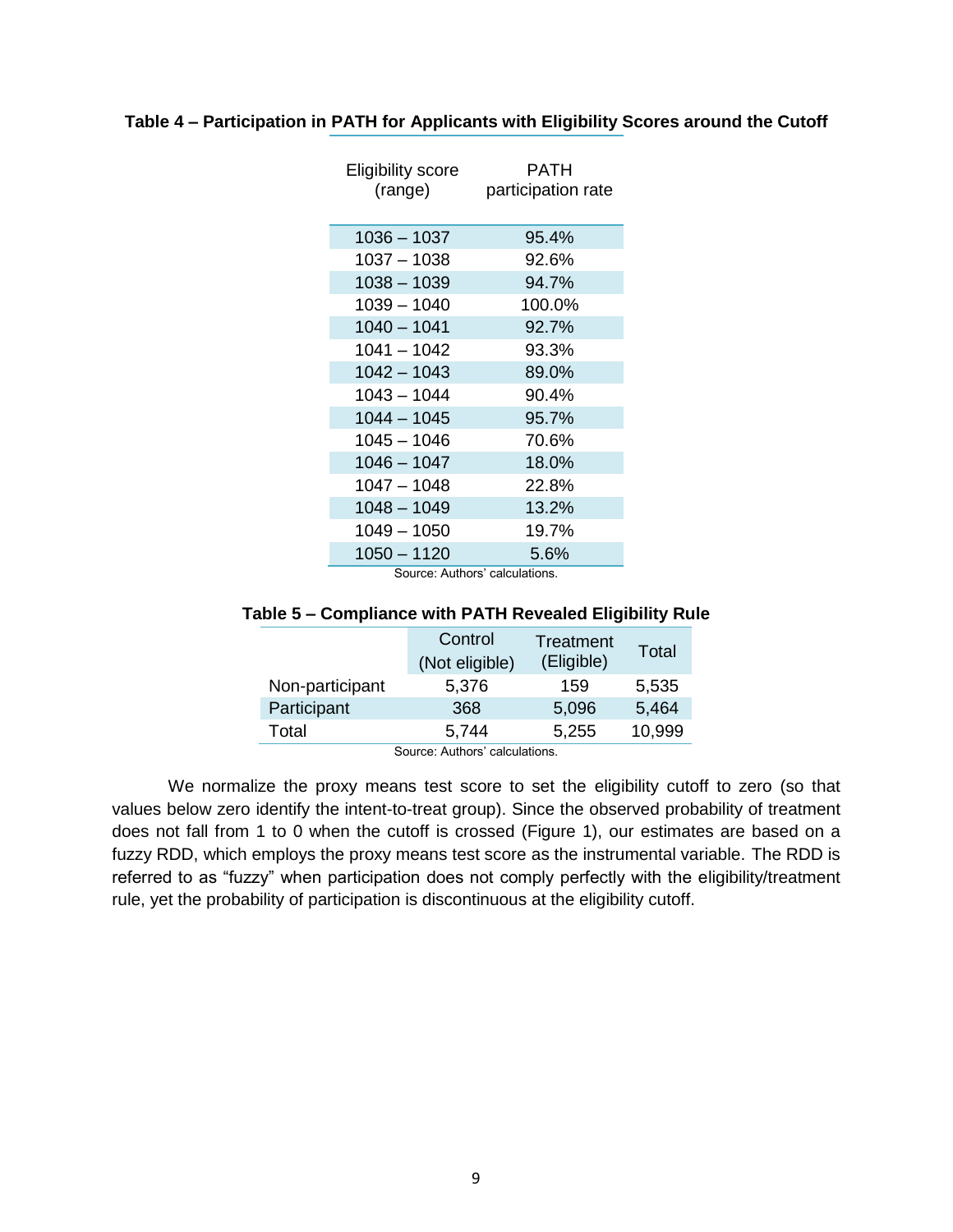

#### **Figure 1 – Rate of Participation in PATH**

In a fuzzy RDD, the local average treatment effect (LATE) is calculated by dividing the variation in the outcome by the variation in the probability of take-up (Lee and Lemieux, 2009), as expressed in equation (1):

$$
\tau_F = \frac{\lim_{\varepsilon \downarrow 0} E[Y|X=c+\varepsilon] - \lim_{\varepsilon \uparrow 0} E[Y|X=c+\varepsilon]}{\lim_{\varepsilon \downarrow 0} E[D|X=c+\varepsilon] - \lim_{\varepsilon \uparrow 0} E[D|X=c+\varepsilon]} \tag{1}
$$

where:

l

Y is the outcome variable: educational aspiration, school performance, and school placement;

X is the PATH proxy means test score (assignment variable);

D is a dummy indicating participation in PATH;

c is the revealed cutoff;

ε is the error term.

Educational aspiration is measured by the average of the quality of the five preferred schools indicated by the student at the time of GSAT testing, with the quality of each school proxied by the average GSAT combined score of the students placed in that school the previous year. School performance is measured by the GSAT combined score of the student. Finally, school placement is measured by the quality of the school in which the student is placed, proxied by the average GSAT combined score of the students placed in that school the previous year.

The validity of our identification strategy fundamentally relies on the assumption of continuity of the assignment variable  $X_i$  (PATH proxy means test score).<sup>16</sup> Figure 2 represents the distribution of  $X_i$ ; it graphically presents the clustering of applicants on either side of the

<sup>&</sup>lt;sup>16</sup> RDD estimates fundamentally rely on the assumption that individuals are unable to precisely manipulate the assignment variable. When this happens, variation in treatment near the eligibility cutoff is randomized as though from a randomized experiment (Lee and Lemieux, 2009).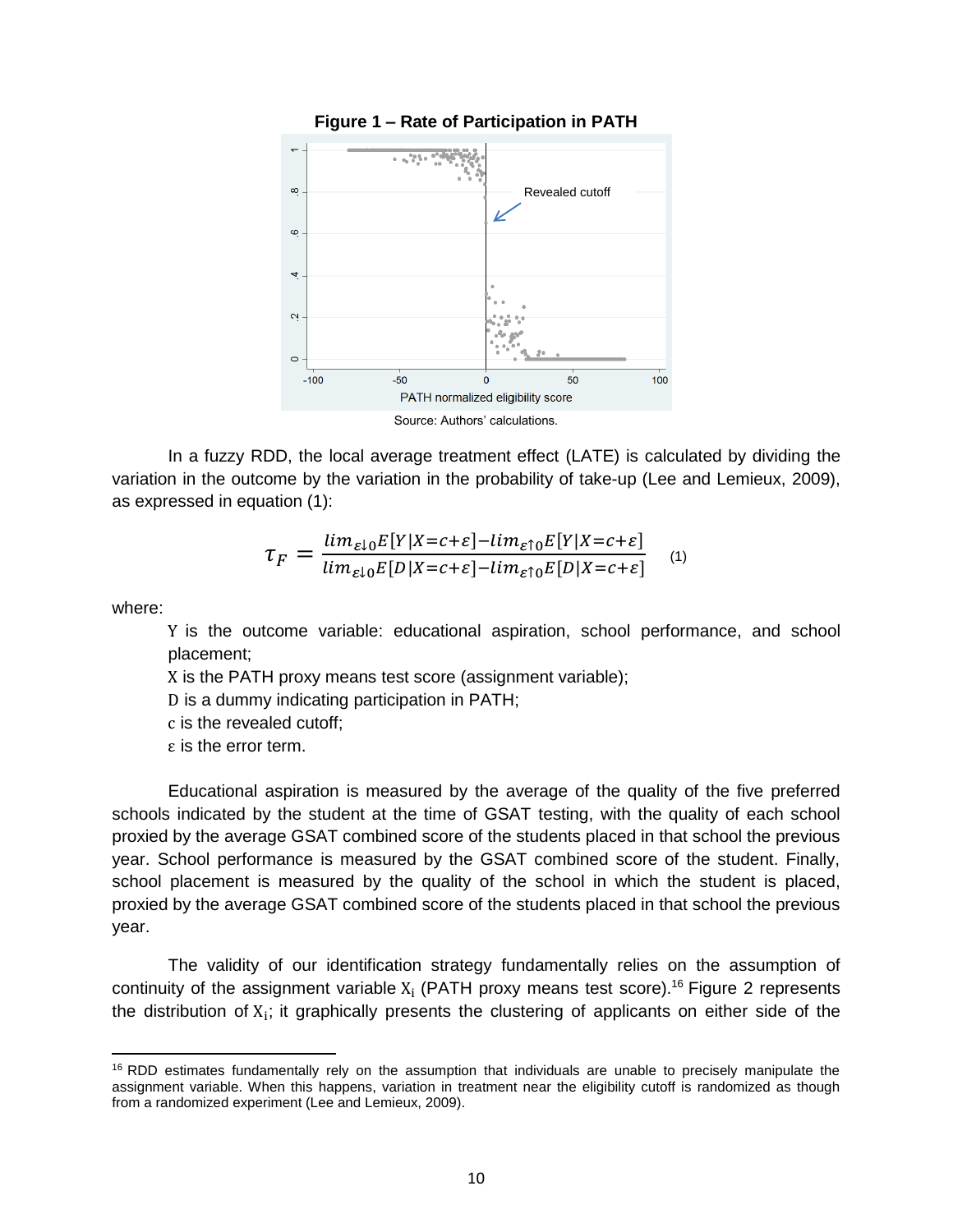cutoff. One concern discussed in the literature on proxy means testing for the assignment of households to CCT programs is that applicants might manipulate their statements in order to move to the left of the eligibility cutoff. This would generate a spike in the density of the distribution and would create a discontinuity that hampers the validity of the RDD estimates. Results may be biased by the fact that the most entrepreneurial applicants have managed to move to the left of the cutoff. Positive estimates may be driven by these applicants' unobservable characteristics instead of program participation. Figure 2 shows that this is not our case.

Rather than relying on visual assessment, we test the assumption of continuity of the assignment variable at the eligibility cutoff using the methodology proposed by Cattaneo et al. (2016). The results, reported in Table 6, show no evidence of significant discontinuity around the cutoff (with a p-value of 0.25).

The validity of our identification strategy also relies on the assumption of continuity in the distribution of observable characteristics, which guarantees that the treatment and the control groups are comparable at the cutoff except for program participation. We test this hypothesis by estimating equation (1) with baseline covariates (gender, age at the time of GSAT testing, household head gender, and household head education) in place of the outcome variable. We find no evidence of significant discontinuous change at the cutoff (see the p-value of the take-up coefficients in Table 7).

In addition, it is worth noting that we find no evidence of significant discontinuous change in the probability of merge across data sets (or probability of attrition) at the cutoff (Table 7, last column). This reassures us that attrition does not represent a threat to the validity of our results.



**Figure 2 – Distribution of the PATH Proxy Means Test Score**

Source: Authors' calculations.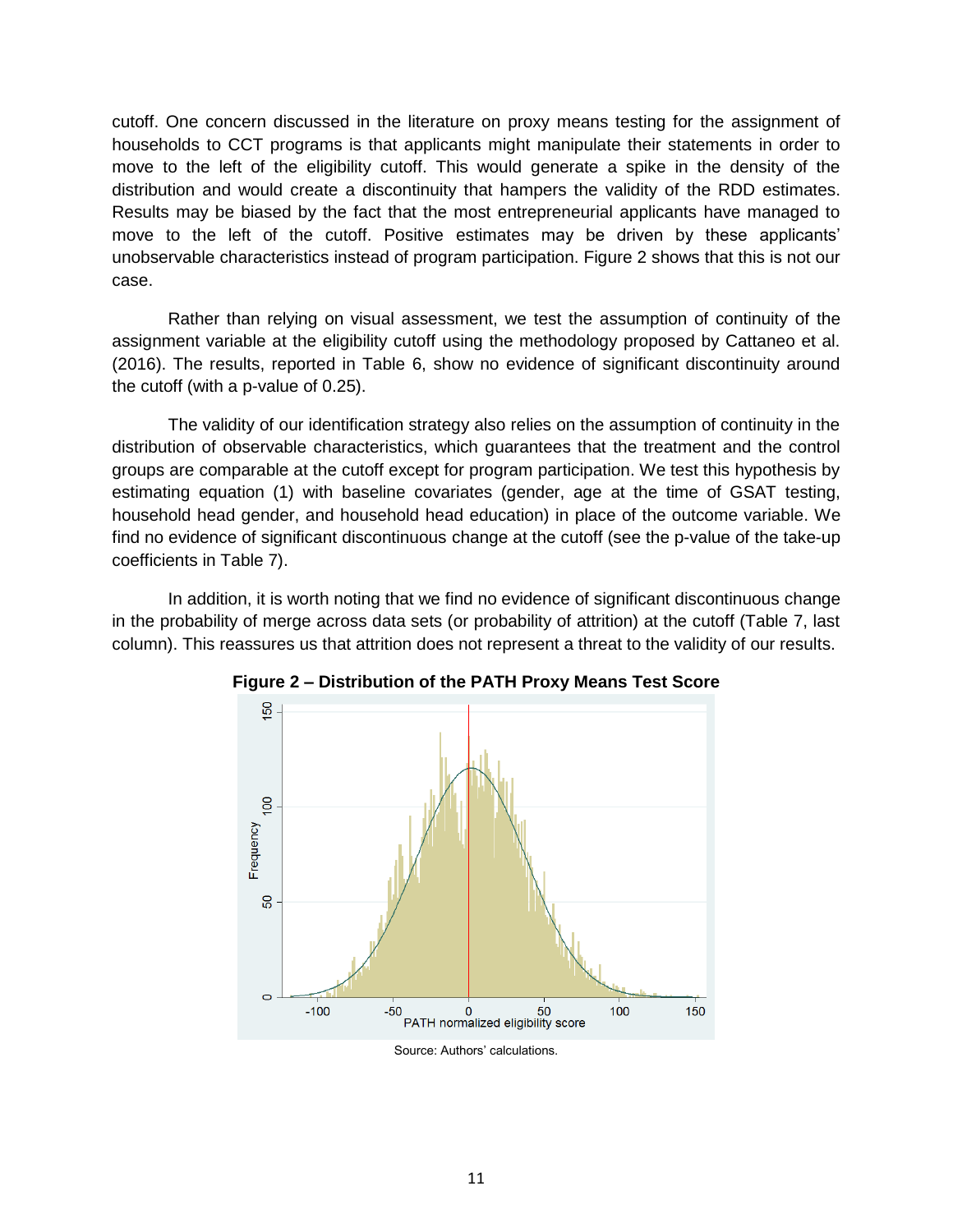| <b>Discontinuity test</b>                     | $-1.15$ |
|-----------------------------------------------|---------|
| p-value                                       | (0.25)  |
| Effective number of observations not eligible | 1,471   |
| Effective number of observations eligible     | 1,018   |
| Bandwidth not eligible                        | 12.37   |
| Bandwidth eligible                            | 10.63   |

### **Table 6 – Discontinuity Test on the Assignment Variable**

Source: Authors' calculations. Note: STATA *rddensity* with triangular kernel and jackknife standard errors. Testing procedure based on robust bias-corrected method using MSE-optimal bandwidth choice. P-value in parentheses. \*\*\* statistically significant at 1%, \*\* statistically significant at 5%, and \* statistically significant at 10%.

| Covariates                | Gender<br>$(female = 1)$ | Age at<br><b>GSAT</b> | Household<br>head gender<br>$(female = 1)$ | Household<br>head<br>completed<br>high school | Probability of<br>attrition<br>(non-attriters = 1) |
|---------------------------|--------------------------|-----------------------|--------------------------------------------|-----------------------------------------------|----------------------------------------------------|
| Take-up                   | 0.05                     | 0.02                  | $-0.01$                                    | 0.03                                          | 0.04                                               |
|                           | (0.29)                   | (0.46)                | (0.61)                                     | (0.41)                                        | (0.22)                                             |
| Mean covariates           | 0.51                     | 11.49                 | 0.93                                       | 0.46                                          | 0.71                                               |
| <b>Standard Deviation</b> | 0.50                     | 0.55                  | 0.25                                       | 0.50                                          | 0.45                                               |
| <b>Observations</b>       | 10,999                   | 10,999                | 10,999                                     | 10,999                                        | 15,509                                             |

#### **Table 7 – Discontinuity of Baseline Covariates around the Revealed Eligibility Cutoff**

Source: Authors' calculations. Note: *rdrobust* command with linear polynomial function and triangular kernel using one common MSE-optimal bandwidth selector for the RDD treatment effect estimator. Standard errors clustered at the household level. P-values in parentheses, \*\*\* statistically significant at 1%, \*\* statistically significant at 5%, and \* statistically significant at 10%.

Consequently, we feel confident about the rigor of our RDD design. We estimate the local average treatment effect of PATH on educational outcomes and implement the robust bias-corrected confidence intervals proposed by Calonico et al. (2014, 2016). Our estimates are based on order-1 local polynomial regressions (i.e., linear regressions), using one common mean square error (MSE) optimal bandwidth selector for the RDD treatment effect estimator (Calonico et al., 2016). Annex 1 presents sensitivity analysis with quadratic polynomial regressions and shows that results are robust. Standard errors are clustered at the household level, consistent with the PATH level of intervention.

We also present the results graphically, with bin selection based on the integrated mean standard error (IMSE) optimal evenly-spaced method (Calonico et al., 2014). The graphical results are presented within the MSE-optimal bandwidth selector for the RDD treatment effect estimator. 17

l <sup>17</sup> We use STATA's *rdrobust* and *rdplot* commands. The *rdrobust* bandwidth selector is an upgraded version of the Imbens and Kalyanaraman (2012) and Calonico et al. (2014) implementation of the MSE-optimal bandwidth selector (Calonico et al., 2016). The *rdplot* IMSE-optimal evenly-spaced method locally approximates the underlying regression function by taking the global polynomial fit as benchmark; it provides graphical evidence of local treatment effects around the cutoff score (Calonico et al., 2014).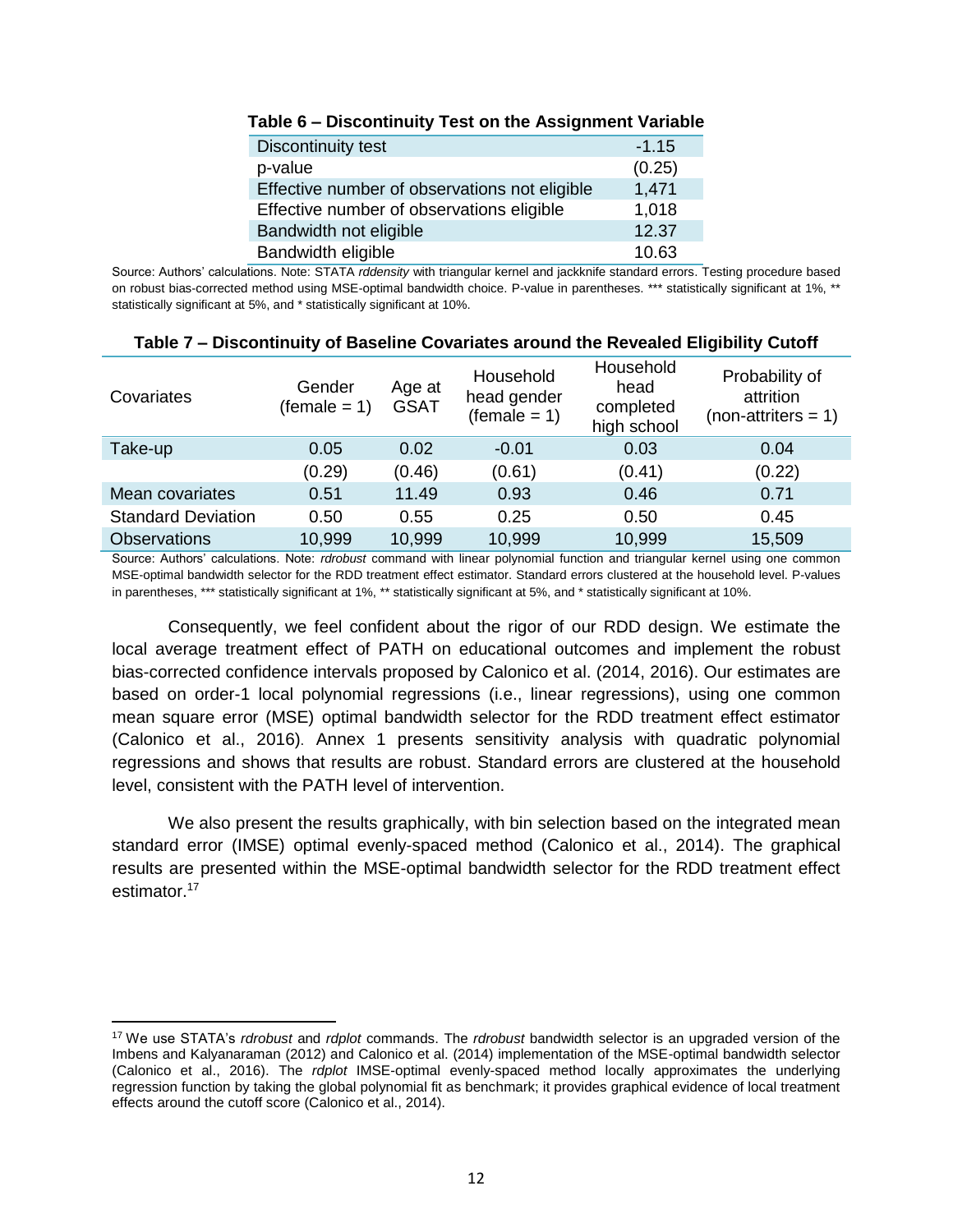#### **5. Results: Does PATH Lead to Better Secondary Schools?**

We find that PATH had a significant impact on the educational trajectory of its urban male beneficiaries. For this group, participation in PATH improved the quality of the placement school. This impact appears to be driven by an increase in school performance. We discuss the results in detail below.

Consistently, for both boys and girls, we find no evidence of a significant impact on educational aspirations. The quality of the five preferred schools indicated by PATH beneficiaries at the time of GSAT testing is not statistically different from that of nonbeneficiaries (Table 8).

In contrast, the analysis of school performance shows that participation in PATH led to a significant improvement in the GSAT combined score of urban male beneficiaries (Table 9 and Figure 3). The 16.03-point impact is equivalent to a 3.6% increase relative to the control group (non-beneficiaries within the impact evaluation bandwidth). In contrast, we find no evidence of impact on girls' school performance. This may be explained by the fact that girls, who had higher pre-treatment GSAT scores, had less margin for improvement when exposed to PATH.

Higher school performance resulted in PATH urban male beneficiaries being placed in higher quality schools relative to similar children who did not participate in the program. More specifically, PATH's urban boys were placed in schools whose GSAT combined score was higher by 11.81 points (Table 10 and Figure 4). This corresponds to an increase of 1.5 percentiles in the ranking of Jamaican schools.<sup>18</sup> As for school performance, no statistically significant result was found for girls' school placement.

**Table 8 – Impact of PATH on Educational Aspirations, Measured by Previous Year Average of the GSAT Combined Score in the Five Preferred Schools: Fuzzy RDD, Point Estimators by Gender**

| Sample                    | Total   | Female  | Male   |
|---------------------------|---------|---------|--------|
| Take-up                   | $-0.23$ | $-3.01$ | 1.06   |
|                           | (0.98)  | (0.40)  | (0.71) |
| Mean Dep. Var.            | 506.86  | 512.42  | 501.08 |
| SD Dep. Var.              | 29.54   | 27.53   | 30.44  |
| Observations not eligible | 2,884   | 1,286   | 1,523  |
| Observations eligible     | 2,643   | 1,230   | 1,358  |
| <b>Bandwidth</b>          | 25.96   | 22.81   | 27.91  |

Source: Authors' calculations. Note: *rdrobust* command with linear polynomial function and triangular kernel using one common MSE-optimal bandwidth selector for the RDD treatment effect estimator. Standard errors clustered at the household level. P-values in parentheses, \*\*\* statistically significant at 1%, \*\* statistically significant at 5%, and \* statistically significant at 10%. Results are consistent when estimated using covariates (not shown).

 $\overline{\phantom{a}}$ 

<sup>&</sup>lt;sup>18</sup> The ranking is based on placed students' average GSAT combined scores over the period 2009-2013.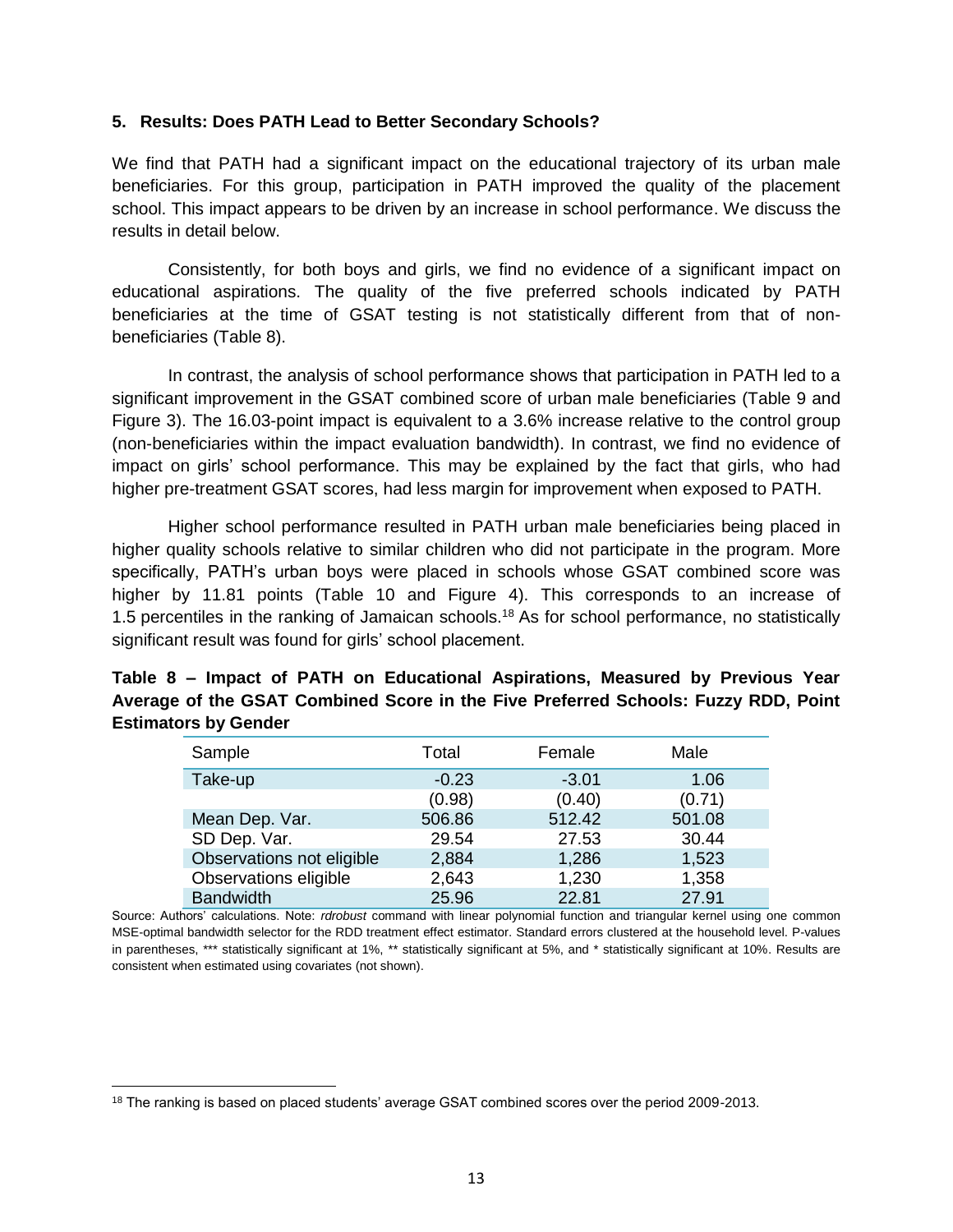**Table 9 – Impact of PATH on School Performance, Measured by the GSAT Combined Score: Fuzzy RDD, Point Estimators by Gender**

| Sample                    | Total  | Female  | Male           |
|---------------------------|--------|---------|----------------|
| Take-up                   | 7.32   | $-2.34$ | $***$<br>16.03 |
|                           | (0.11) | (0.93)  | (0.03)         |
| Mean Dep. Var.            | 449.61 | 459.89  | 438.95         |
| SD Dep. Var.              | 60.9   | 56.93   | 63.01          |
| Observations not eligible | 2,501  | 1,291   | 1,323          |
| Observations eligible     | 2,259  | 1,221   | 1,154          |
| <b>Bandwidth</b>          | 22.50  | 23.25   | 24.16          |

Source: Authors' calculations. Note: *rdrobust* command with linear polynomial function and triangular kernel using one common MSE-optimal bandwidth selector for the RDD treatment effect estimator. Standard errors clustered at the household level. P-values in parentheses, \*\*\*statistically significant at 1%, \*\* statistically significant at 5%, and \* statistically significant at 10%. Results are consistent when estimated using covariates (not shown).





Source: Authors' calculations. Note: We use a linear regression (polynomial degree = 1) to fit the scatter of binned means within the optimal bandwidth choice. For bin selection, we adopt the IMSE-optimal evenly-spaced method using spacing estimators.

## **Table 10 – Impact of PATH on School Placement, Measured by Previous Year Average of the GSAT Combined Score in the School of Placement: Fuzzy RDD, Point Estimators by Gender**

| Sample                    | Total  | Female | Male           |
|---------------------------|--------|--------|----------------|
| Take-up                   | 6.62   | 0.15   | $***$<br>11.81 |
|                           | (0.12) | (0.84) | (0.03)         |
| Mean Dep. Var.            | 454.21 | 458.88 | 449.35         |
| SD Dep. Var.              | 53.84  | 53.43  | 53.84          |
| Observations not eligible | 2,530  | 1,255  | 1,469          |
| Observations eligible     | 2,311  | 1,193  | 1,286          |
| <b>Bandwidth</b>          | 23.16  | 22.88  | 27.30          |

Source: Authors' calculations. Note: *rdrobust* command with linear polynomial function and triangular kernel using one common MSE-optimal bandwidth selector for the RDD treatment effect estimator. Standard errors clustered at the household level. P-values in parentheses, \*\*\* statistically significant at 1%, \*\* statistically significant at 5%, and \* statistically significant at 10%. Results are consistent when estimated using covariates (not shown).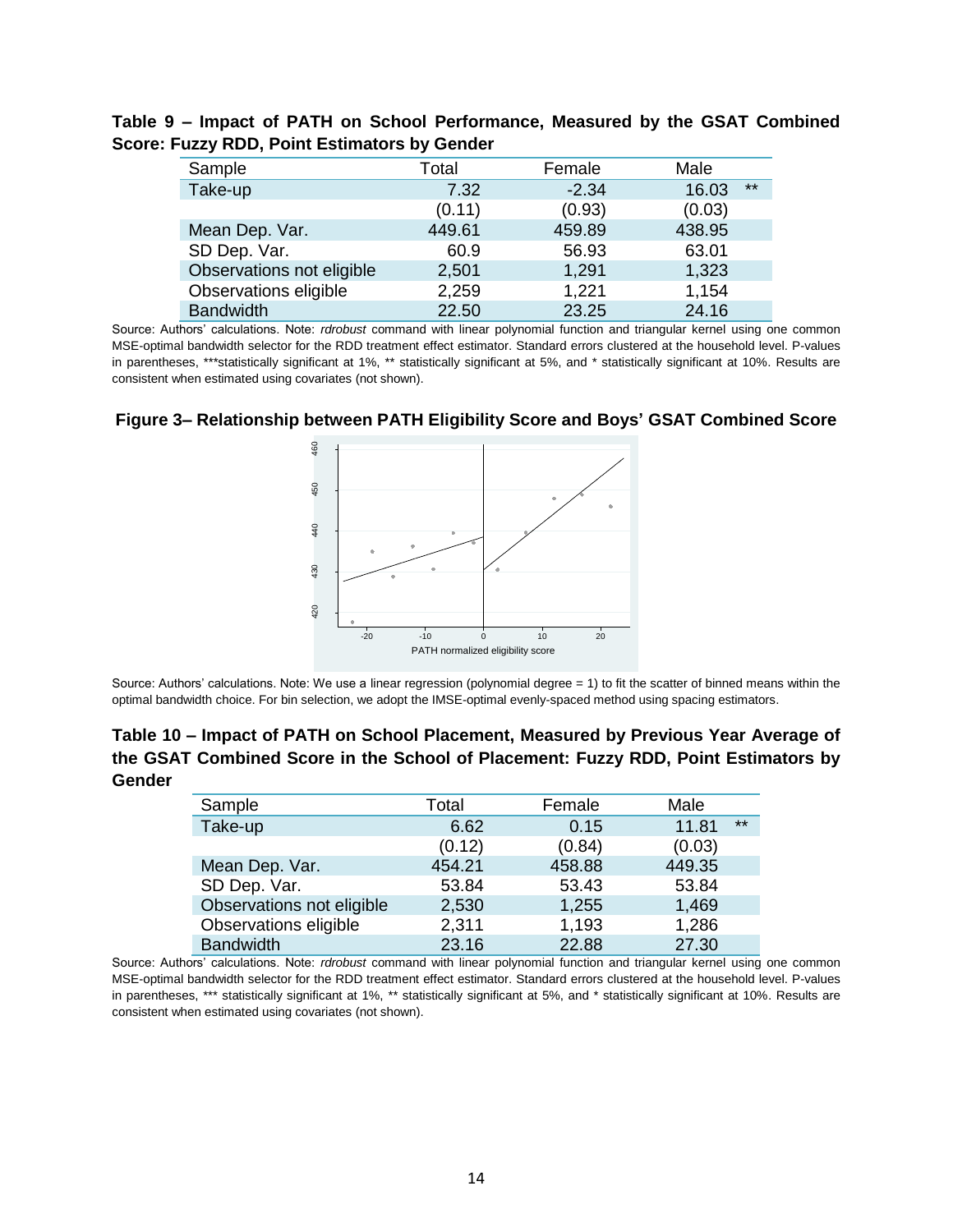## **Figure 4 – Relationship between PATH Eligibility Score and GSAT Combined Score of Boys' School of Placement**



Source: Authors' calculations. Note: We use a linear regression (polynomial degree = 1) to fit the scatter of binned means within the optimal bandwidth choice. For bin selection, we adopt the IMSE-optimal evenly-spaced method using spacing estimators.

#### **6. Conclusions**

We find consistent evidence that participation in Jamaica's CCT program places urban boys on a higher educational trajectory by significantly increasing their GSAT scores and the quality of the secondary school in which they are placed. To the best of our knowledge, this is the first study to document such comprehensive impacts of a CCT program on a key transition of the educational trajectory, such as that between primary and secondary education.

One caveat is worth discussing. We cannot match all children in our sample with GSAT data. Missing information can be due either to the fact that the child did not have the opportunity to sit the GSAT (e.g., because of dropout) or to our inability to match individuals across different data sets. We are, however, confident of the validity of our results for three reasons. First, our rate of successful merge, which exceeds 70%, is high for studies based on administrative data (with no attempt to find and interview individuals with missing information), and especially so for studies in which the merge is based on name and date of birth (rather than on a unique individual identifier common to all data sets). Second, we showed that attrition was not correlated with socio-economic characteristics that may affect both the treatment status and educational outcomes on which we focused. Third, we showed that the distribution of baseline covariates (including the probability of attrition) around the eligibility cutoff is continuous. This provides comfort on the validity of our RDD estimates.

We only find impacts for boys. Although we have no means to test the hypothesis, this gender dimension of the results may be explained by (and is consistent with) the fact that girls exhibit higher levels of pre-treatment school performance (lower dropout, higher academic achievement). For example, in the academic year 2013–2014, female enrollment was 6 percentage points higher than male enrollment (UNESCO, 2014). Consequently, it is for the boys that the provision of a steady income flow is more likely to produce impacts in terms of educational trajectory. Alternatively or additionally, lack of significant impacts among girls may be due to limited statistical power.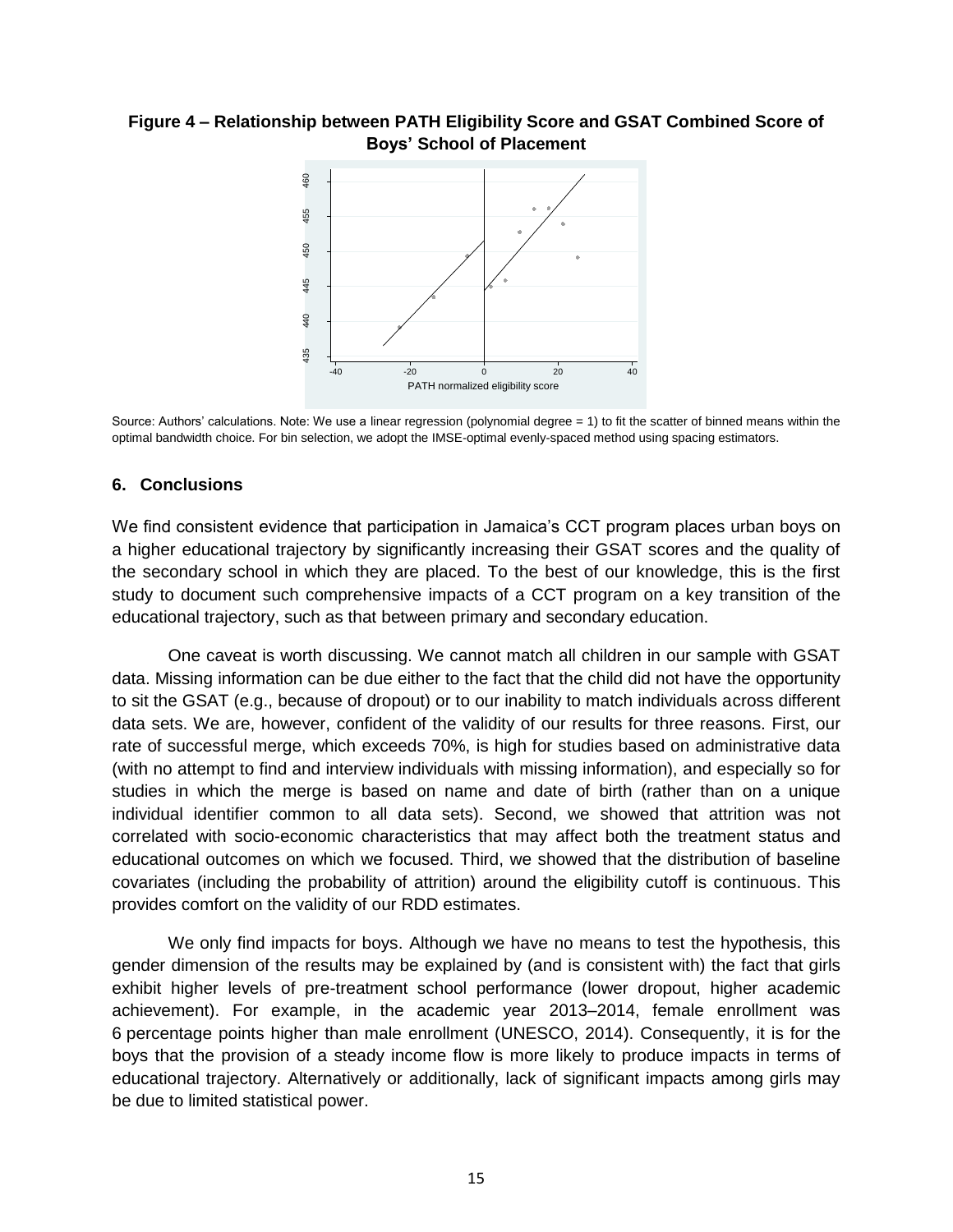#### **References**

- Appadurai, A. (2004). "The Capacity to Aspire: Culture and the Terms of Recognition." In V. Rao and M. Walton (Eds.), *Culture and Public Action*, Washington, DC: The World Bank.
- Avitabile, C., Bobba, M., and Pariguana, M. (2015). "High School Track Choice and Financial Constraints. Evidence from Urban Mexico." Policy Research Working Paper 7427. The World Bank Group. Available at: [http://www](http://www-wds.worldbank.org/servlet/WDSContentServer/WDSP/IB/2015/10/01/090224b0831183a4/2_0/Rendered/PDF/High0school0tr0ce0from0urban0Mexico.pdf)[wds.worldbank.org/servlet/WDSContentServer/WDSP/IB/2015/10/01/090224b0831183a4/2](http://www-wds.worldbank.org/servlet/WDSContentServer/WDSP/IB/2015/10/01/090224b0831183a4/2_0/Rendered/PDF/High0school0tr0ce0from0urban0Mexico.pdf) [\\_0/Rendered/PDF/High0school0tr0ce0from0urban0Mexico.pdf](http://www-wds.worldbank.org/servlet/WDSContentServer/WDSP/IB/2015/10/01/090224b0831183a4/2_0/Rendered/PDF/High0school0tr0ce0from0urban0Mexico.pdf)
- Baird, S., McIntosh, C., and Özler, B. (2011). "Cash or Condition? Evidence from a Cash Transfer Experiment." *The Quarterly Journal of Economics*, 126(4), 1709–1753. doi:10.1093/qje/qjr032
- Barham, T. (2011). "A Healthier Start: The Effect of Conditional Cash Transfers on Neonatal and Infant Mortality in Rural Mexico." Journal of Development Economics. 94: 74- 85.
- Barham, T., Macours, K., and Maluccio, J. A. (2013). "More Schooling and More Learning?: Effects of a Three-year Conditional Cash Transfer Program in Nicaragua after 10 years." IADB Working Paper Series IDB-WP-432.
- Behrman, J. R., Parker, S. W., and Todd, P. E. (2009). "Schooling Impacts of Conditional Cash Transfers on Young Children: Evidence from Mexico." Economic Development and Cultural Change 57(3): 439–477.
- Benhassine, N., Devoto, F., Duflo, E., Dupas, P., and Pouliquen, V. (2015). "Turning a Shove into a Nudge? A "Labeled Cash Transfer" for Education." American Economic Journal: Economic Policy, 7(3): 86-125.
- Bernal, R., and Peña, X. (2011). ["Guía práctica para la evaluación de impacto.](http://www.sidalc.net/cgi-bin/wxis.exe/?IsisScript=orton.xis&B1=Buscar&formato=1&cantidad=50&expresion=EVALUATION)" Colombia: Universidad de los Andes, Facultad de Economía, Centro de Estudios sobre Desarrollo Económico.
- Buckley, B. *["GSAT Statement by Hon. Rev. Ronald Thwaites, Minister of Education.](http://jis.gov.jm/gsat-statement-hon-rev-ronald-thwaites-minister-education/)"* Jamaica Information Service *17* June *2015. Available at:* [http://jis.gov.jm/gsat-statement-hon-rev](http://jis.gov.jm/gsat-statement-hon-rev-ronald-thwaites-minister-education/)[ronald-thwaites-minister-education/](http://jis.gov.jm/gsat-statement-hon-rev-ronald-thwaites-minister-education/)
- Calonico, S., Cattaneo, M., and Titiunik, R. (2014). "Robust Data-driven Inference in the Regression-discontinuity Design." *The Stata Journal*. 14(4): 909-946. Available at: [http://www-personal.umich.edu/~cattaneo/papers/Calonico-Cattaneo-](http://www-personal.umich.edu/~cattaneo/papers/Calonico-Cattaneo-Titiunik_2014_Stata.pdf)Titiunik 2014 Stata.pdf
- Calonico, S., Cattaneo, M., Titiunik, R., and Farrell, M. (2016). "rdrobust: Software for Regression Discontinuity Designs." Unpublished manuscript available at: [http://faculty.chicagobooth.edu/max.farrell/research/Calonico-Cattaneo-Farrell-](http://faculty.chicagobooth.edu/max.farrell/research/Calonico-Cattaneo-Farrell-Titiunik_2016_Stata.pdf)[Titiunik\\_2016\\_Stata.pdf](http://faculty.chicagobooth.edu/max.farrell/research/Calonico-Cattaneo-Farrell-Titiunik_2016_Stata.pdf)
- Cattaneo, M., Jansson, M., and Ma, X. (2016). "rddensity: Manipulation Testing based on Density Discontinuity." Stata Working Paper. Available at: [http://www](http://www-personal.umich.edu/~cattaneo/papers/Cattaneo-Jansson-Ma_2016_Stata.pdf)[personal.umich.edu/~cattaneo/papers/Cattaneo-Jansson-Ma\\_2016\\_Stata.pdf](http://www-personal.umich.edu/~cattaneo/papers/Cattaneo-Jansson-Ma_2016_Stata.pdf)
- Chiapa, C., Garrido, J. L., and Prina, S. (2012). "The effect of social programs and exposure to professionals on the educational aspirations of the poor." *Economics of Education Review*. 31(1): 778-798.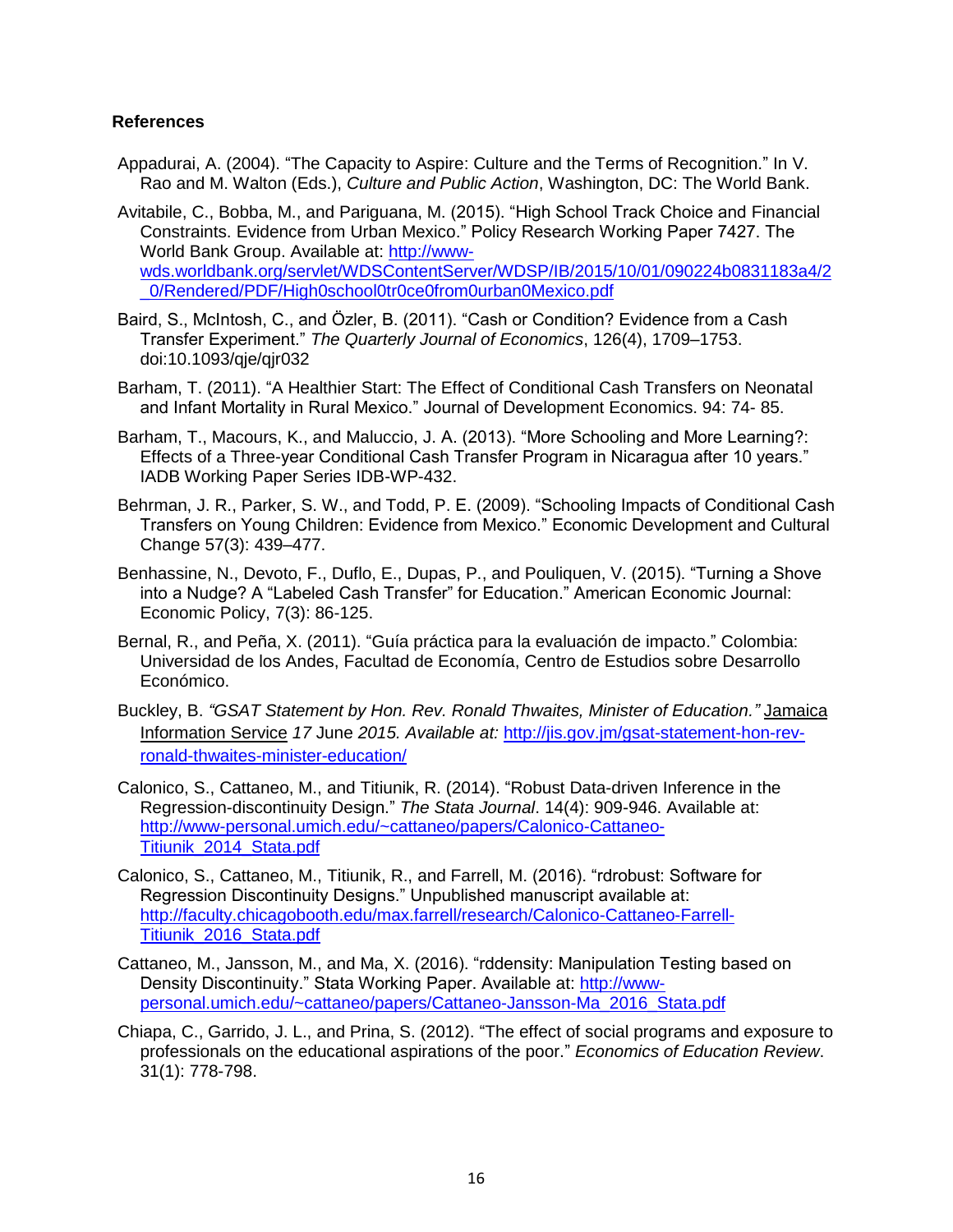- Filmer, D., and Schady, N. (2014). "The Medium-Term Effects of Scholarships in a Low-Income Country." Journal of Human Resources, 49(3), 663–694. doi:10.1353/jhr.2014.0022
- Fiszbein, A., and Schady, N. R. (2009). "Conditional Cash Transfers: Reducing Present and Future Poverty." World Bank Policy Research Report. Washington, DC, United States: 24, World Bank.
- García, A., Romero, O. L., Attanasio, O., and Pellerano, L. (2012). "Impactos de Largo Plazo del Programa Familias en Acción en Municipios de Menos de 100 mil Habitantes en los Aspectos Claves del Desarrollo del Capital Humano." Technical report, Union Temporal Econometria S.A. SEI. con la asesoria del IFS.
- Gutman, L. M., and Akerman, R. (2008). "Determinants of Aspirations." Research Report No.27. London: Center for Research on the Wider Benefits of Learning, Institute of Education.
- Inter-American Development Bank IDB. (2014). "Conditional Cash Transfers Research Brief." Unpublished manuscript. Washington, DC, United States: Inter-American Development Bank.
- Imbens, G. W., and Kalyanaraman, K. (2012). "Optimal Bandwidth Choice for the Regression Discontinuity Estimator." *Review of Economic Studies*. 79(3): 933-959.
- Imbens, G., and Lemieux, T. (2008). "Regression Discontinuity Designs: A Guide to Practice." *Journal of Econometrics*. 148(1): 615-635.
- Lee, D., and Lemieux, T. (2009). "Regression Discontinuity Design in Economics." Working Paper 1473. Cambridge, United States: National Bureau of Economic Research.
- Levy, D., and Ohls, J. (2007). "Evaluation of Jamaica's PATH Program: Final Report." Washington DC, United States: Mathematica Policy Research, Inc.
- Lewis, Y. (2010). "Literacy in elementary school in Jamaica: the case of the grade four literacy test." University of Iowa. Iowa Research Online. Available at: <http://ir.uiowa.edu/etd/698.>
- Macours, K., and Vakis, R. (2008). "Changing Households' Investment and Aspirations through Social Interactions: Evidence from a Randomized Transfer Program". World Bank Policy Research Working Paper No. 5137. Washington DC, United States: The World Bank.
- Miller, A. (2014). "Colonial Capital Theory at Work: The Case of Jamaica." United Kingdom: Lexington Books.
- Miller, E. (1999). "Educational Reform in Independent Jamaica." In *Education Reform in the Commonwealth Caribbean*. Edited by Errol Miller. Washington DC, United States: Organization of American States. Available at: [https://www.educoas.org/Portal/bdigital/contenido/interamer/BkIACD/Interamer/Interamerht](https://www.educoas.org/Portal/bdigital/contenido/interamer/BkIACD/Interamer/Interamerhtml/Millerhtml/mil_mil.htm) [ml/Millerhtml/mil\\_mil.htm](https://www.educoas.org/Portal/bdigital/contenido/interamer/BkIACD/Interamer/Interamerhtml/Millerhtml/mil_mil.htm)
- Ministry of Education of Jamaica. (2012). "National Education Strategic Plan: 2011-2020." Available at: [http://www.mona.uwi.edu/cop/sites/default/files/Jamaica\\_NESP\\_2011-2020.pdf](http://www.mona.uwi.edu/cop/sites/default/files/Jamaica_NESP_2011-2020.pdf)

Ministry of Labour and Social Security – MLSS. (2012). Personal communication.

Molina-Millan, T., Barham, T., Macours, K., Maluccio, J. and Stampini, M. (2016). "Long-Term Impacts of Conditional Cash Transfers in Latin America: Review of the Evidence". IDB Technical Note No. 923. Washington DC, USA: Inter-American Development Bank. Available at: <https://publications.iadb.org/handle/11319/7891>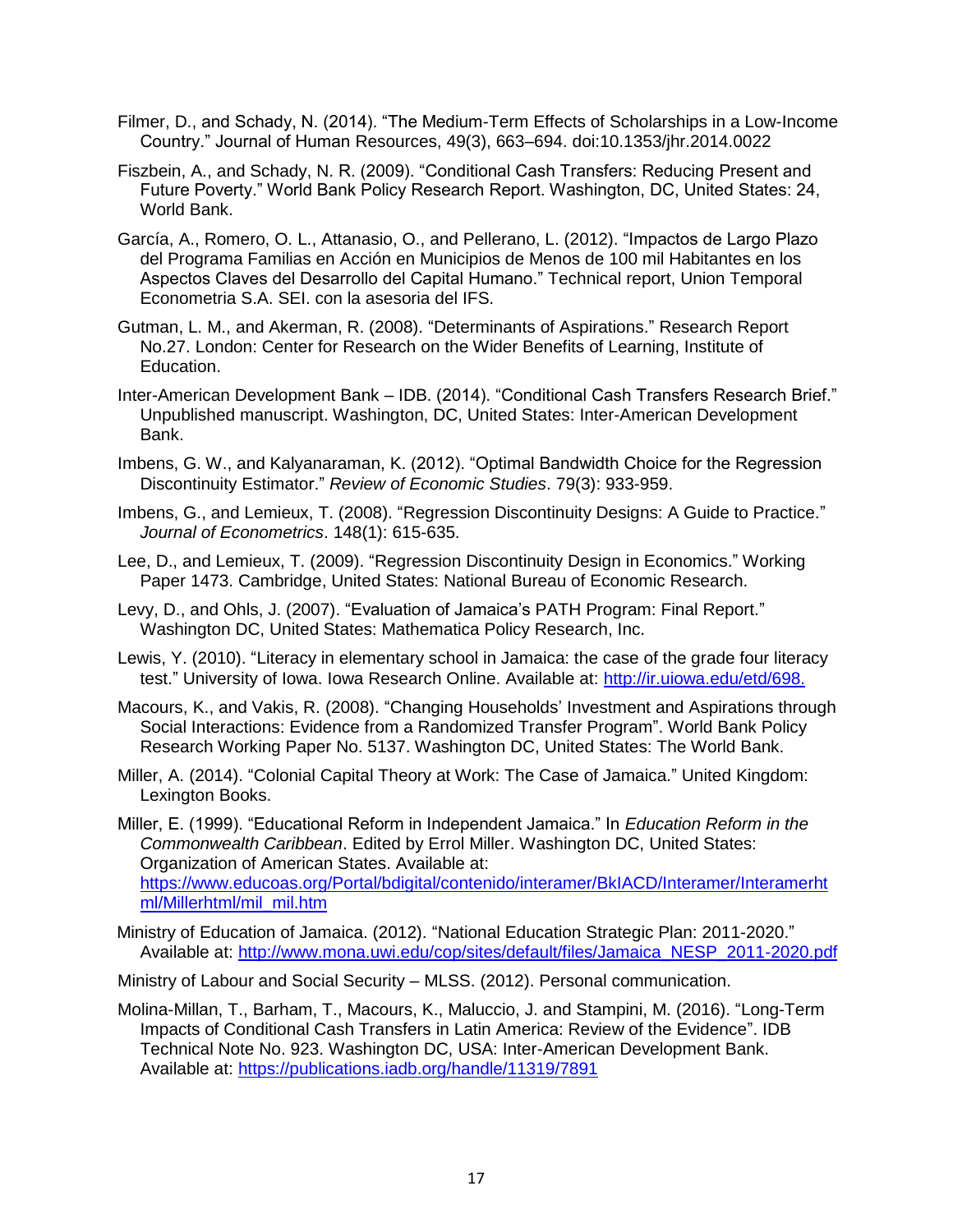- Mullainathan, S., and Shafir, E. (2013). "Scarcity: Why Having Too Little Means So Much." *Time Books*. New York, United States: Henry Holt & Company LLC.
- Paes-Sousa, R., Regalia, F., and Stampini, M. (2013). "Conditions for Success in Implementing CCT Programs: Lessons for Asia from Latin America and the Caribbean". IDB Policy Brief No. 192. Washington DC, USA: Inter-American Development Bank. Available at: <https://publications.iadb.org/handle/11319/1487>
- Ray, D. (2006). "Aspirations, poverty, and economic change." In A. V. Banerjee, R. Bénabou, and D. Mookherjee (Eds.), *Understanding Poverty*. New York: Oxford University Press.
- Saunders, A. *"Ministry scramble to find high school spaces for 'absent' GSAT students."* Jamaica Observer 18 June 2015. Available at: [http://www.jamaicaobserver.com/news/Ministry-scramble-to-find-high-school-spaces-for-](http://www.jamaicaobserver.com/news/Ministry-scramble-to-find-high-school-spaces-for--absent--GSAT-students_19150790) [absent--GSAT-students\\_19150790](http://www.jamaicaobserver.com/news/Ministry-scramble-to-find-high-school-spaces-for--absent--GSAT-students_19150790)*.*
- Saavedra, J., and García, S. (2012). "Impacts of Conditional Cash Transfer Programs on Educational Outcomes in Developing Countries." RAND Corporation. Working Papers, (WR921-1). Available at: [http://www.rand.org/pubs/working\\_papers/WR921-1.html](http://www.rand.org/pubs/working_papers/WR921-1.html)
- Stampini, M., and Tornarolli, L. (2012). "The Growth of Conditional Cash Transfers in Latin America and the Caribbean: Did They Go Too Far?" IDB Policy Brief No. 185. Washington DC, USA: Inter-American Development Bank. Available at: <https://publications.iadb.org/handle/11319/1448>
- Székely, M. (2015). "Expectativas Educativas: Una Herencia Intangible." México, El Motor Inmóvil? In R. Velez, J. Huerta, and R. Campos (Eds.), Centro de Estudios Espinosa Yglesias. 95-126. Available at: <https://drive.google.com/file/d/0B6Mt1Wd2Z2kOQXFaSFkzbkVhQlU/view?pref=2&pli=1>
- UNESCO. (2014). "Education for All 2015 National Review Report: Jamaica." Available at: <http://unesdoc.unesco.org/images/0023/002300/230020E.pdf>
- UNESCO. (2009). "Education Sector Plan 2009-2030." Available at: http://planipolis.jiep.unesco.org/upload/Jamaica/Jamaica\_Vision\_2030\_Education\_sector\_pl [an.pdf](http://planipolis.iiep.unesco.org/upload/Jamaica/Jamaica_Vision_2030_Education_sector_plan.pdf)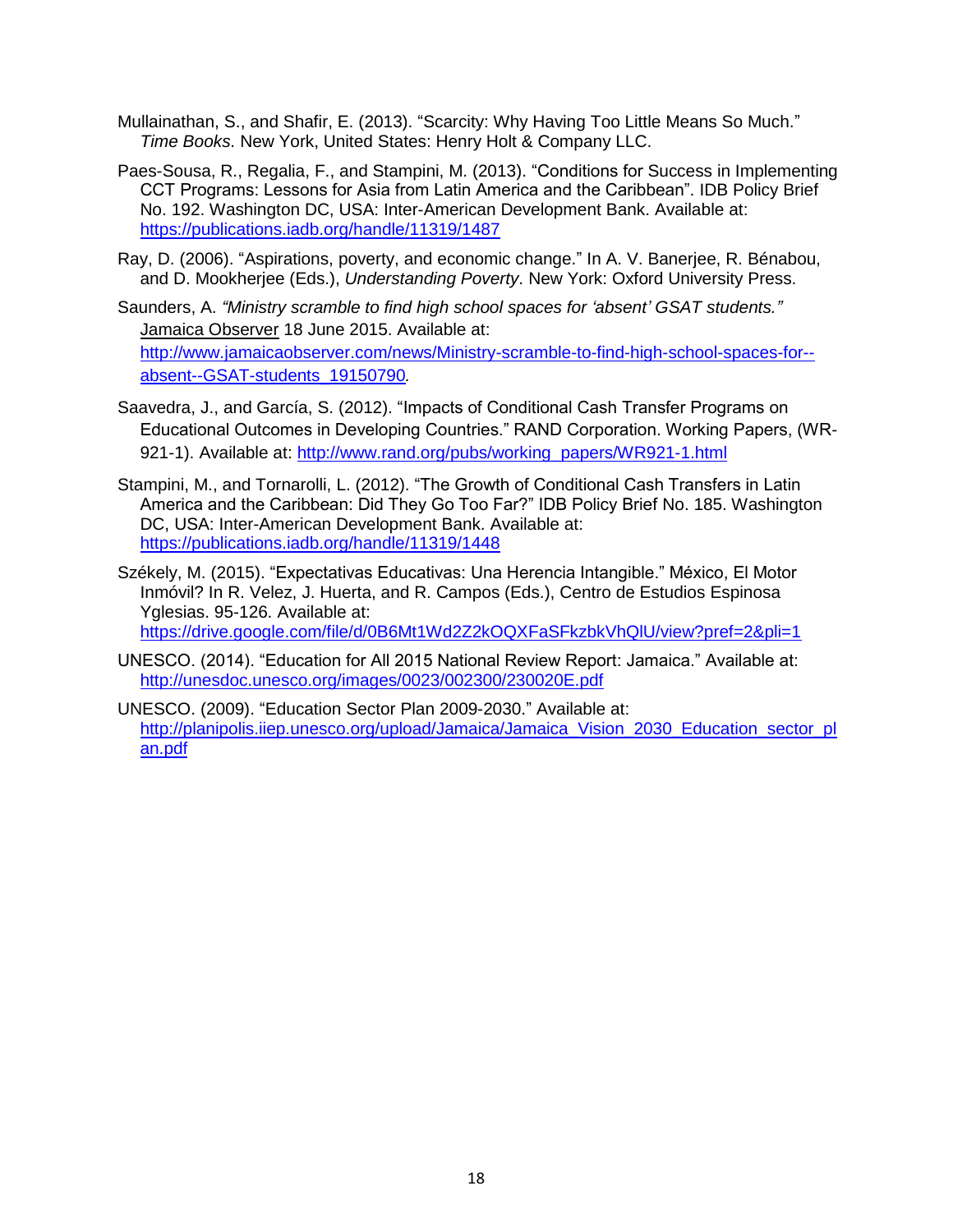#### **Annex 1. Sensitivity Analysis with Alternative Polynomial Specifications**

**Table 11 - Impact of PATH on Educational Aspirations, Measured by Previous Year Average of the GSAT Combined Score in the Five Preferred Schools: Fuzzy RDD, Point Estimators by Gender**

| Sample |                           | Linear  | Quadratic |
|--------|---------------------------|---------|-----------|
| Total  | Take-up                   | $-0.23$ | $-1.37$   |
|        |                           | (0.98)  | (0.60)    |
|        | Mean Dep. Var.            | 506.86  | 506.86    |
|        | SD Dep. Var.              | 29.54   | 29.54     |
|        | Observations not eligible | 2,884   | 3,614     |
|        | Observations eligible     | 2,643   | 3,272     |
|        | <b>Bandwidth</b>          | 25.96   | 33.55     |
|        | Take-up                   | $-3.01$ | $-4.37$   |
|        |                           | (0.40)  | (0.24)    |
|        | Mean Dep. Var.            | 512.42  | 512.42    |
| Female | SD Dep. Var.              | 27.53   | 27.53     |
|        | Observations not eligible | 1,286   | 1,821     |
|        | Observations eligible     | 1,230   | 1,671     |
|        | <b>Bandwidth</b>          | 22.81   | 33.26     |
|        | Take-up                   | 1.06    | 1.30      |
|        |                           | (0.71)  | (0.71)    |
|        | Mean Dep. Var.            | 501.08  | 501.08    |
| Male   | SD Dep. Var.              | 30.44   | 30.44     |
|        | Observations not eligible | 1,523   | 2,109     |
|        | Observations eligible     | 1,358   | 1,862     |
|        | <b>Bandwidth</b>          | 27.91   | 42.37     |

Source: Authors' calculations. Note: *rdrobust* command with linear and quadratic polynomial functions and triangular kernel using one common MSE-optimal bandwidth selector for the RDD treatment effect estimator. Standard errors clustered at the household level. P-values in parentheses, \*\* statistically significant at 5%, and \* statistically significant at 10%. Results are consistent when estimated using covariates (not shown).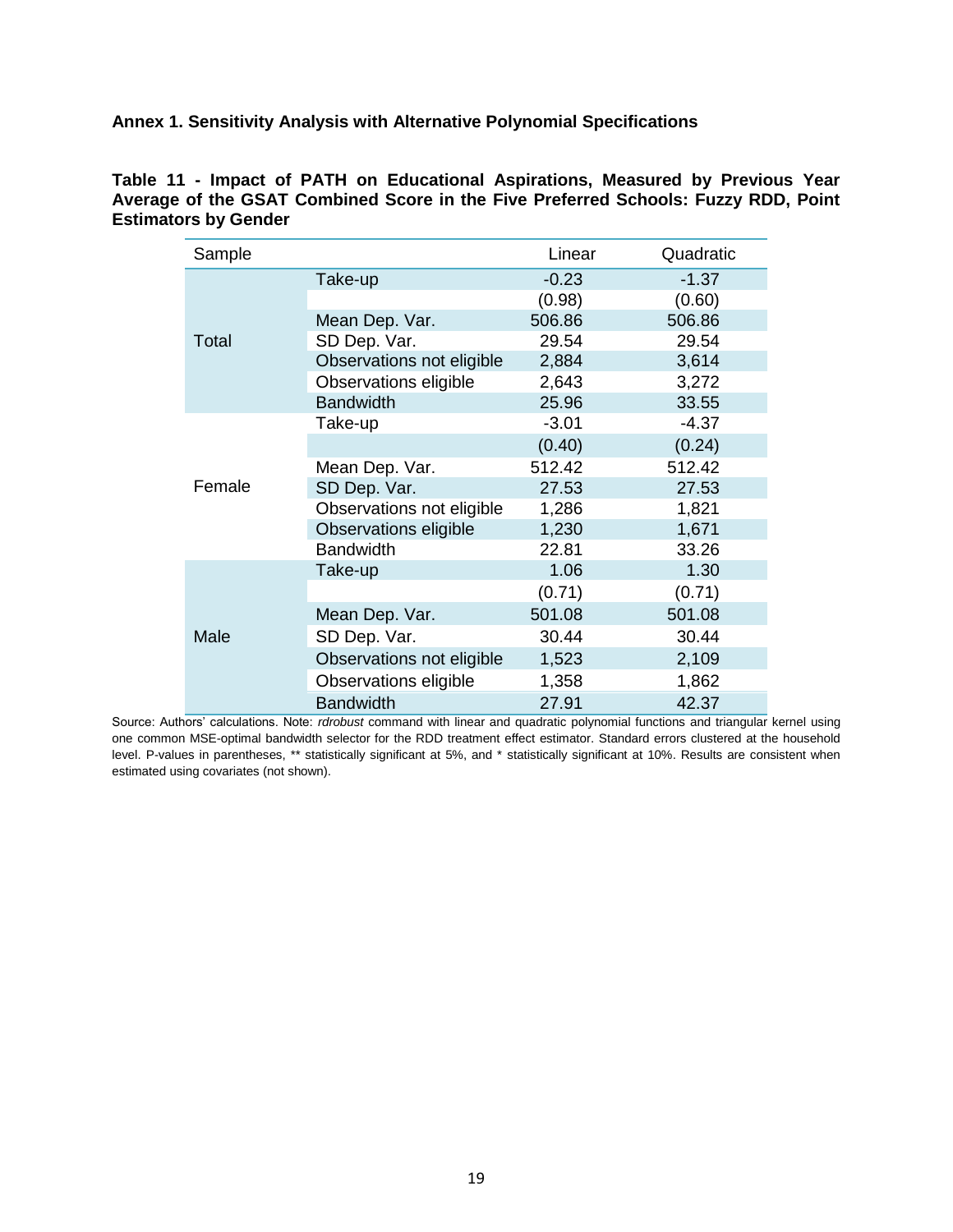| Sample |                           | Linear  |       | Quadratic |       |
|--------|---------------------------|---------|-------|-----------|-------|
|        | Take-up                   | 7.32    |       | 11.88     |       |
|        |                           | (0.11)  |       | (0.11)    |       |
|        | Mean Dep. Var.            | 449.61  |       | 449.61    |       |
| Total  | SD Dep. Var.              | 60.9    |       | 60.9      |       |
|        | Observations not eligible | 2,501   |       | 3,411     |       |
|        | Observations eligible     | 2,259   |       | 3,109     |       |
|        | <b>Bandwidth</b>          | 22.50   |       | 32.21     |       |
|        | Take-up                   | $-2.34$ |       | 0.67      |       |
|        |                           | (0.93)  |       | (0.80)    |       |
| Female | Mean Dep. Var.            | 459.89  |       | 459.89    |       |
|        | SD Dep. Var.              | 56.93   |       | 56.93     |       |
|        | Observations not eligible | 1,291   |       | 1,672     |       |
|        | Observations eligible     | 1,221   |       | 1,559     |       |
|        | <b>Bandwidth</b>          | 23.25   |       | 30.77     |       |
|        | Take-up                   | 16.03   | $***$ | 23.57     | $***$ |
|        |                           | (0.03)  |       | (0.02)    |       |
|        | Mean Dep. Var.            | 438.95  |       | 438.95    |       |
| Male   | SD Dep. Var.              | 63.01   |       | 63.01     |       |
|        | Observations not eligible | 1,323   |       | 1,864     |       |
|        | Observations eligible     | 1,154   |       | 1,631     |       |
|        | <b>Bandwidth</b>          | 24.16   |       | 36.26     |       |

## **Table 12 – Impact of PATH on School Performance, Measured by the GSAT Combined Score: Fuzzy RDD, Point Estimators by Gender**

Source: Authors' calculations. Note: *rdrobust* command with linear and quadratic polynomial functions and triangular kernel using one common MSE-optimal bandwidth selector for the RDD treatment effect estimator. Standard errors clustered at the household level. P-values in parentheses, \*\*\* statistically significant at 1%, \*\* statistically significant at 5%, and \* statistically significant at 10%. Results are consistent when estimated using covariates (not shown).